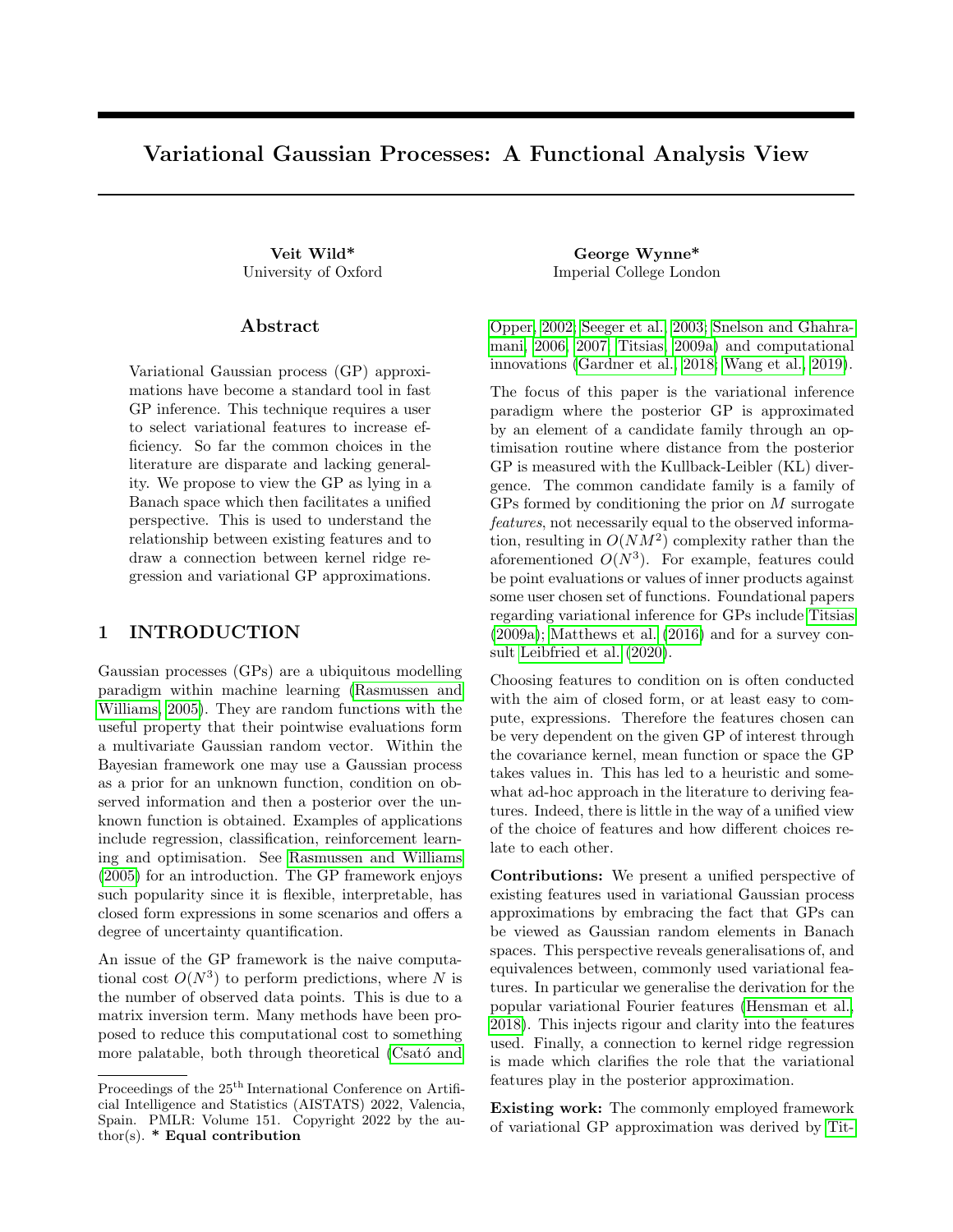[sias \(2009a\)](#page-9-4). Two other types of features we focus on are inter-domain (Lázaro-Gredilla and Figueiras-[Vidal, 2009\)](#page-9-8) and Fourier [\(Hensman et al., 2018\)](#page-8-2). A formalism of the use of Kullback-Liebler divergence over infinite dimensions, a key part of the variational GP methodology, was clarified by [Matthews et al.](#page-9-6) [\(2016\)](#page-9-6). The Fourier features have recently been combined with spherical harmonics [\(Dutordoir et al., 2020\)](#page-8-3) and rough path theory [\(Lemercier et al., 2021\)](#page-9-9). An appeal to Gaussian measures is made in [Cheng and](#page-8-4) [Boots \(2016,](#page-8-4) [2017\)](#page-8-5); [Salimbeni et al. \(2018\)](#page-9-10). The Gaussian process is associated with a Gaussian measure in the RKHS. This dual formulation is then used to derive more efficient variational GP approximations. However, although Gaussian measures are referenced in their work this avenue is not consistently pursued which separates their line of work from ours.

# 2 GAUSSIAN PROCESSES AND GAUSSIAN RANDOM ELEMENTS

Let  $(\Omega, \mathcal{F}, \mathbb{P})$  be a the underlying probability space on which all random quantities are defined. Let  $\mathcal X$  be a set. A family of random variables  $G: \mathcal{X} \times \Omega \to \mathbb{R}$ defined on  $(\Omega, \mathcal{F}, \mathbb{P})$  is called a random process. Let  $G(x)$  denote the random variable  $G(x, \cdot)$ . A random process is called a Gaussian process (GP) if for every  $N \in \mathbb{N}$  and  $\{x_n\}_{n=1}^N \subset \mathcal{X}$  the random vector  $(G(x_1),...,G(x_N))$  is Gaussian. A Gaussian process is entirely determined by its mean function  $m: \mathcal{X} \to \mathbb{R}$ defined  $m(x) \coloneqq \mathbb{E}[G(x)]$  and covariance function, also know as covariance kernel,  $k: \mathcal{X} \times \mathcal{X} \rightarrow \mathbb{R}$  defined  $k(x, x') := \mathbb{E}[(G(x) - m(x))(G(x') - m(x'))]$ . We denote the GP with mean  $m$  and covariance kernel  $k$  as  $G \sim GP(m, k)$ . For background on Gaussian processes consult the works by [Rasmussen and Williams \(2005\)](#page-9-0); [Lifshits \(2012\)](#page-9-11); [Adler \(1990\)](#page-8-6).

Let E be a separable Banach space,  $\mathcal{B}(E)$  the Borel  $\sigma$ -algebra and  $\mathcal{P}(E)$  the set of Borel probability measures on  $E$ . We will always assume that  $E$  is separable without explicitly stating it every time. The dual of E is defined as  $E^* := \{x^* : E \to$  $\mathbb{R} | x^*$  is linear and continuous} and for  $x^* \in E^*, y \in$ E we write  $(y, x^*)_E := x^*(y)$  for the so called *dual* pairing. A mapping  $F: \Omega \to E$  is called a *Gaus*sian random element (GRE) if for every  $x^* \in E^*$ the real valued random variable  $x^*(F) = (F, x^*)_E$ is Gaussian. Each GRE has an associated mean  $m \in E$  which is uniquely characterised by satisfying  $(m, x^*)_E = \mathbb{E}[(F, x^*)_E]$  for all  $x^* \in E^*$  and covariance operator  $C: E^* \to E$  uniquely characterised by satisfying  $(Cx^*, y^*)_E = \text{Cov}[(F, x^*)_E, (F, y^*)_E]$  for all  $x^*, y^* \in E^*$ . We denote  $F \sim \mathcal{N}(m, C)$  for a GRE

with mean  $m$  and covariance operator  $C$ . Note that for  $E = \mathbb{R}^N$  this coincides with the standard definition for the normal distribution in  $\mathbb{R}^N$ .

A measure  $P \in \mathcal{P}(E)$  is called a *Gaussian measure* (GM) if for every  $x^* \in E^*$  the pushforward measure  $P^{x^*} \in \mathcal{P}(\mathbb{R})$  defined by  $P^{x^*}(\cdot) := (P \circ (x^*)^{-1})(\cdot)$  is a Gaussian measure on  $\mathcal{B}(\mathbb{R})$ . As with random variables in R and probability measures on  $\mathcal{B}(\mathbb{R})$  there is a oneto-one correspondence between GREs and GMs on E. GREs and GMs can be studied in far more generality, or indeed with more specificity, than E being a Banach space [\(Bogachev, 1998;](#page-8-7) [Da Prato, 2006\)](#page-8-8).For a gentle introduction into Gaussian measures on Banach spaces see chapter 3 in [Hairer \(2009\)](#page-8-9).

When a GP G satisfies  $\mathbb{P}(\{\omega: G(\cdot,\omega) \in E\}) = 1$  we say that its sample paths lie almost surely in  $E$ . This has been studied for numerous common choices of E [\(Rajput and Cambanis, 1972;](#page-9-12) [Rajput, 1972;](#page-9-13) Lukić and [Beder, 2001\)](#page-9-14) and one can then identify the GP with a GRE, or equivalently with a GM, over E. Throughout the rest of this paper we shall be dealing purely in terms of GREs and later specific examples equating these to GPs shall be given. The use of GREs facilitates a general view of variational inference and will be the vehicle of our results.

#### 2.1 The Problem With The Path View

This subsection will motivate the use of GREs in the analysis of variational GP approximation methods by arguing why the path view is insufficient.

Let  $G \sim GP(m, k)$  be a Gaussian process on X and  $\mathbb{R}^{\mathcal{X}} := \{f : f : \mathcal{X} \to \mathbb{R}\}\$  the vector-space of functions from  $\mathcal{X}$  to  $\mathbb{R}$ . Define  $\pi_x : \mathbb{R}^{\mathcal{X}} \to \mathbb{R}$ ,  $f \mapsto f(x)$  the pointwise evaluation map for some  $x \in \mathcal{X}$ . Let S be the cylindrical  $\sigma$ -algebra, which is defined as the smallest  $\sigma$ -algebra such that all projections  $\pi_x, x \in \mathcal{X}$ , are measurable. Every random process  $G$  with paths over  $X$  can be canonically identified with a random element in  $\mathbb{R}^{\mathcal{X}}$   $F: (\Omega, \mathcal{A}, \mathbb{P}) \to (\mathbb{R}^{\mathcal{X}}, \mathcal{S})$  via  $F(\omega) = G(\cdot, \omega)$ [\(Kallenberg and Kallenberg, 1997,](#page-9-15) Chapter 3). In short, a stochastic process without any additional assumptions about the path is nothing but a random element in the *large* space  $\mathbb{R}^{\mathcal{X}}$  with a *small*  $\sigma$ -algebra S.

This presents two main issues. First,  $S$  is so small that while pointwise evaluations are measurable, operations we want to perform in the variational GP framework may not be, such as integration of GPs. Secondly, the theoretical framework of variational GP approximations outlined by [Matthews et al. \(2016\)](#page-9-6) requires the paths to lie in a Polish space so that Bayes theorem may be used. The space  $\mathbb{R}^{\mathcal{X}}$  is not a Polish space so is not an appropriate space to view our GP paths in.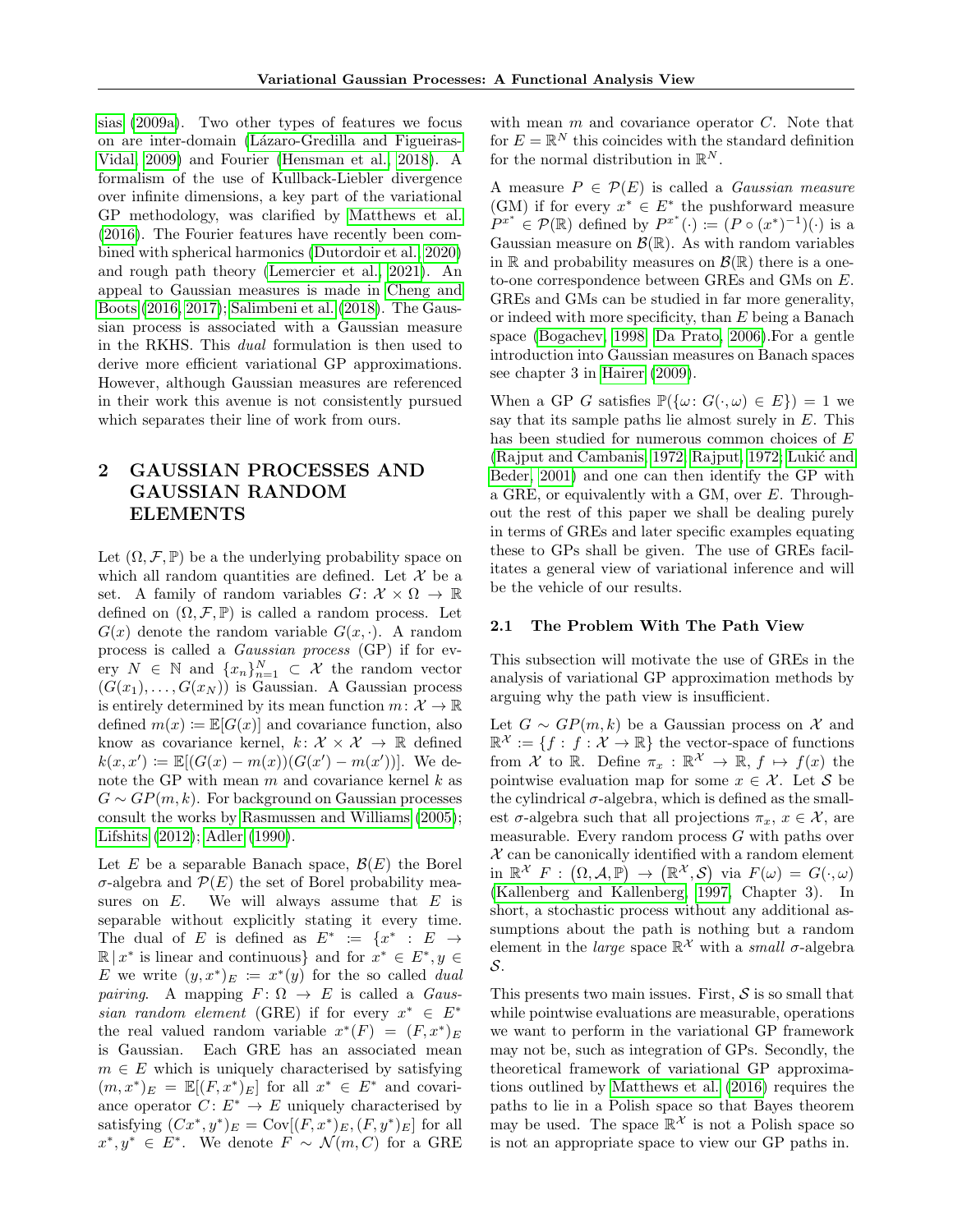The remedy will be to view the GP paths in a Banach space, which is Polish and has enough structure so that operations we want to perform on the GP are valid. To do this we will equate the GP to a GRE.

# <span id="page-2-4"></span>3 GAUSSIAN RANDOM ELEMENT REGRESSION

In this section we outline Gaussian random element regression which is the random element view of standard Gaussian process regression. This view is commonly employed in areas such as Bayesian inverse problems [\(Stuart, 2010\)](#page-9-16). At first glance the framework may appear (indulgently) abstract. However, we believe this is the most natural framework to investigate variational GP approximation. There is an important example at the end of the section showing all that follows does in fact coincide with standard GP regression.

Let  $F$  be a GRE in  $E$  with mean  $m$  and covariance operator C and denote by  $P \in \mathcal{P}(\mathcal{X})$  its corresponding GM. Suppose we have observations  $Y = \{Y_n\}_{n=1}^N$ which are the image of F under some  $\{D_n\}_{n=1}^N \subset E^*$ , corrupted by independent scalar Gaussian noise

$$
Y_n = (F, D_n)_E + \epsilon_n,
$$

where  $\epsilon_n \sim \mathcal{N}(0, \sigma^2)$  independently for  $n = 1, \ldots, N$ . This can be equivalently expressed in perhaps more familiar notation as the probability density function (pdf) of Y given  $F = f$  is

$$
p(y|F = f) := \mathcal{N}(y|(f, D)_E, \sigma^2 I_N),
$$

for  $y \in \mathbb{R}^N, f \in E, (f, D)_E := ((f, D_n)_E)_{n=1,...,N}$  and  $\mathcal{N}(\cdot | \mu, \Sigma)$  denotes the pdf of a Gaussian distribution on  $\mathbb{R}^N$  with mean vector  $\mu \in \mathbb{R}^N$  and covariance matrix  $\Sigma \in \mathbb{R}^{N \times N}$ .

In the Bayesian paradigm, one updates their beliefs about F after observing  $Y := (Y_1, \ldots, Y_N)$  by combining the prior  $F \sim \mathcal{N}(0, C)$  with the likelihood  $p(y|F = f)$  to form a posterior. This can be a delicate task since  $E$  could be infinite dimensional. However, since in our scenario  $E$  is a Banach space and the measures corresponding to  $Y|F = f$  are all dominated by the Lebesgue measure on  $\mathbb{R}^N$  with a jointly measurable map  $(y, f) \in \mathbb{R}^N \times E \to p(y|f) \in \mathbb{R}$ , an infinite dimensional version of Bayes theorem applies [\(Ghosal](#page-8-10) [and van der Vaart, 2017,](#page-8-10) Chapter 1.3).

It states that a regular version [\(Klenke, 2013,](#page-9-17) chapter 8.3) of the posterior measure exists, denoted  $P^{F|Y}$ :  $\mathbb{R}^N \times \mathcal{B}(E) \to [0,\infty), (y,A) \mapsto P^{F|Y=y}(A)$  and the measure  $P^{F|Y=y}$  on  $\mathcal{B}(E)$ , which is the posterior measure of F given  $Y = y$ , is dominated by the prior measure P for any  $y \in \mathbb{R}^N$  with Radon-Nikodym density  $p(y|f)$  $p(y)$ .

What all these technicalities really mean is that for  $A \in \mathcal{B}(E)$ 

$$
P^{F|Y=y}(A) = \int_A \frac{p(y|f)}{p(y)} dP(f), \tag{1}
$$

where

$$
p(y) = \int_{E} p(y|F = f)dP(f)
$$
  
=  $\mathcal{N}(y|(m, D)_{E}, C_{DD} + \sigma^{2}I_{N})$ 

with

$$
((m,D)_E)_n := (m,D_n)
$$
 (2)

<span id="page-2-0"></span>
$$
(C_{DD})_{n,n'} \coloneqq (CD_n, D_{n'})_E,\tag{3}
$$

for all  $n, n' = 1, \ldots, N$ .

This posterior measure  $P^{F|Y=y}$  is a GM since it is formed from the Gaussian likelihood  $p(y|F = f)$  and Gaussian prior  $F \sim \mathcal{N}(m, C)$  (details in supplementary material section [A\)](#page-11-0). Denote the mean and covariance operator of  $P^{F|Y=y}$  by  $\widetilde{m}, \widetilde{C}$  respectively. As is usually the case with Bayesian techniques, the user is often not interested in the posterior measure itself but its pushforward through some prediction operation.

We focus on the case of two linear maps  $T, T' \in E^*$ since the general case of  $S \in \mathbb{N}$  elements can be handled analogously. The posterior mean  $\widetilde{m} \in E$  satisfies

<span id="page-2-1"></span>
$$
(\tilde{m},T)_E = (m,T)_E + C_{TD}(C_{DD} + \sigma^2 I_N)^{-1} y, \quad (4)
$$

for any  $T \in E^*$  and the posterior covariance operator  $\tilde{C}: E^* \to E$  satisfies

<span id="page-2-2"></span>
$$
(\widetilde{C}T, T')_E = (CT, T')_E - C_{TD}(C_{DD} + \sigma^2 I_N)^{-1} C_{DT'},
$$
 (5)

for all  $T, T' \in E^*$ , where  $C_{DD}$  as in [\(3\)](#page-2-0) and  $(C_{TD})_{1,n} := (CT, D_n)_E$  for  $n = 1, ..., N$  and  $C_{DT'} =$  $C_{T'D}^{\top} \in \mathbb{R}^{N \times 1}$ . The proof for these statements is given in section [A](#page-11-0) of the supplementary materials.

In summary, given a prior GRE and some observed values Y via some maps  ${D_n}_{n=1}^N \subset E^*$  we can get a Gaussian posterior measure  $P^F|_{Y=y}$  for any  $y \in \mathbb{R}^N$ on E. Two, or equivalently finitely many, linear functionals  $T, T' \in E^*$  of F under the posterior will follow a multivariate Gaussian distribution and one can use [\(4\)](#page-2-1) and [\(5\)](#page-2-2) to calculate the mean vector and the covariance matrix.

#### <span id="page-2-3"></span>3.1 Example: GPs With Continuous Paths

Before we give the promised example that links GP regression to GRE regression, we need to introduce some key results from functional analysis.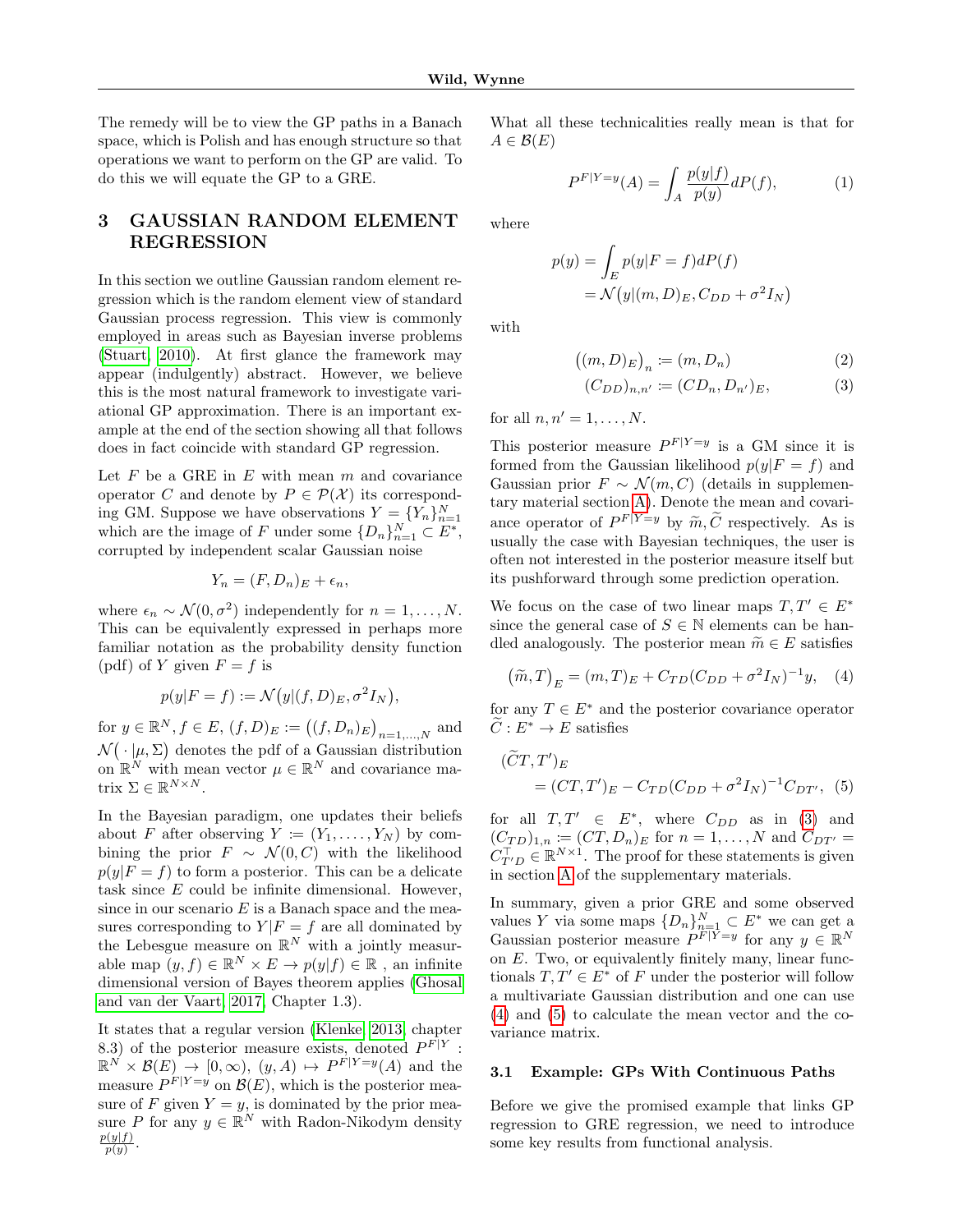Let  $\mathcal{X} \subset \mathbb{R}^D$  be compact with Borel  $\sigma$ -algebra  $\mathcal{B}(\mathcal{X})$ and  $C(\mathcal{X}, \mathbb{R})$  the space of continuous functions from  $\mathcal X$  to  $\mathbb R$  equipped with the standard supremum norm. Note that  $C(\mathcal{X}, \mathbb{R})$  is a Banach space as long as X is compact. Denote by  $R(X)$  the space of finite regular signed measures over  $\mathcal X$  equipped with total variation norm [\(Rao and Rao, 1983,](#page-9-18) Section 2.4). The Riesz-Markov theorem [\(Rao and Rao, 1983;](#page-9-18) [Royden](#page-9-19) [and Fitzpatrick, 2010,](#page-9-19) Corollary 4.7.6) states that  $C(\mathcal{X}, \mathbb{R})^* = R(\mathcal{X})$  in the sense that each  $\mu \in R(\mathcal{X})$ gives an element of  $C(\mathcal{X}, \mathbb{R})^*$  via  $f \mapsto \int_{\mathcal{X}} f(x) d\mu(x)$ and for every  $T \in C(X, \mathbb{R})^*$  there exists a unique  $\mu \in R(\mathcal{X})$  such that  $Tf = \int_{\mathcal{X}} f(x) d\mu(x)$ . For example the pointwise evaluation map  $\pi_x(f) = f(x)$ corresponds to the Dirac measure  $\delta_x$  based at x for which we write  $\pi_x = \delta_x$ . For a covariance operator  $C: C(X,\mathbb{R})^* \to C(X,\mathbb{R})$  we set  $C\mu$  to be  $CT$ where T is the unique element of  $C(\mathcal{X}, \mathbb{R})^*$  such that  $Tf = \int_{\mathcal{X}} f(x) d\mu(x).$ 

We now establish the connection between GREs and GPs when  $E = C(X, \mathbb{R})$ . Let  $G \sim GP(0, k)$  be a Gaussian process over a compact subset  $\mathcal{X} \subset \mathbb{R}^d$  with kernel  $k$  and zero mean. Zero mean is for simplicity, non-zero can be handled straightforwardly.

Assume the GP has paths in  $C(\mathcal{X}, \mathbb{R})$  with probability one. A standard result which provide a sufficient condition is the Kolmogorov continuity theorem [\(Øksendal, 2003,](#page-9-20) Theorem 2.2.3), if  $k$  is translation invariant then a condition regarding the decay of  $k$  is provided by [Adler and Taylor \(2007,](#page-8-11) Corollary 1.5.5) and a condition regarding the spectral measure [\(Ras](#page-9-0)[mussen and Williams, 2005,](#page-9-0) Chapter 4.2.1) of  $k$  by [Adler and Taylor \(2007,](#page-8-11) Page 22).

Following [Lifshits \(2012,](#page-9-11) Example 2.4), see also [Ra](#page-9-12)[jput and Cambanis \(1972\)](#page-9-12), any GP with almost surely continuous paths can be identified with a GRE F taking values in  $E = C(X, \mathbb{R})$ , denote the corresponding GM by P. The covariance operator  $C$  of  $F$  is given as

$$
C\nu(\cdot) = \int_{\mathcal{X}} k(\cdot, x')d\nu(x')\tag{6}
$$

$$
(C\nu,\mu)_E = \int_{\mathcal{X}} \int_{\mathcal{X}} k(x,x')d\nu(x')d\mu(x), \qquad (7)
$$

for  $\mu, \nu \in R(\mathcal{X})$ . Using the identification of pointwise evaluation and Dirac measures mentioned above

$$
Cov_P[F(x), F(x')] = Cov[(F, \delta_x)_{E}, (F, \delta_{x'})_{E}]
$$
  
=  $(C\delta_x, \delta_{x'})_{E}$   
=  $\int \int k(t, t') d\delta_x(t) d\delta_{x'}(t')$   
=  $k(x, x')$ ,

for any  $x, x' \in \mathcal{X}$  as expected.

In standard GP regression one observes corrupted pointwise information about the unknown function at a collection of points  $X = \{x_n\}_{n=1}^N \subset \mathcal{X}$ . So in the notation of the previous subsection  $D_n = \delta_{x_n}$  is the map through which our observations are viewed.

Suppose we want to make a prediction at two new points  $x, x' \in \mathcal{X}$ . This corresponds to the measures  $T = \delta_x$  and  $T' = \delta_{x'}$  and we know that  $(F(x), F(x'))|Y = y$  is multivariate Gaussian. From [\(4\)](#page-2-1) we calculate the mean as

$$
\widetilde{m}(x) = (\widetilde{m}, \delta_x)_E = k_{xX}(k_{XX} + \sigma^2 I_N)^{-1} y,
$$

and similarly for  $m(x')$ . Furthermore the covariance between  $F(x)$  and  $F(x')$  under the posterior is given by formula [\(5\)](#page-2-2) as

$$
(\widetilde{C}\delta_x,\delta_{x'})_E = k(x,x') - k_{xX}(k_{XX} + \sigma^2 I_N)^{-1}k_{Xx'},
$$

where  $k_{XX}$  is the matrix with  $n, n'$ -th entry  $k(x_n, x_{n'})$ and  $k_{xX} = (k(x, x_1), \dots, k(x, x_N)) = k_{X_x}^{\top}$ . This is the standard formula for the posterior mean and covariance of a GP given noisy pointwise observations [\(Rasmussen and Williams, 2005\)](#page-9-0).

In summary, GRE regression on  $E = C(\mathcal{X}, \mathbb{R})$  with observation functionals  $D_n = \delta_{x_n}, n = 1, \ldots, N$  recovers standard GPR.

# <span id="page-3-1"></span>4 VARIATIONAL INFERENCE FOR GAUSSIAN RANDOM ELEMENTS

<span id="page-3-2"></span>The posterior expressions [\(4\)](#page-2-1) and [\(5\)](#page-2-2) can have high computational cost since the matrix inverse term has naive cost  $O(N^3)$ . To avoid this cost the variational approximation paradigm is often used where  $P^{F|Y=y}$ is approximated by selecting a measure in a candidate family  $\mathcal{Q} \subset \mathcal{P}(E)$  that is optimal according to some divergence. The earliest works on this method are [Titsias \(2009a\)](#page-9-4); [Hensman et al. \(2013\)](#page-8-12) and, as discussed in the introduction, this area has received a lot of attention and innovation in the GP community recently [\(Hensman et al., 2018;](#page-8-2) [Dutordoir et al., 2020;](#page-8-3) [Lemercier et al., 2021\)](#page-9-9).

<span id="page-3-0"></span>We will now describe variational inference for Gaussian random elements in an abstract Banach space E. Much is owed to the work of [Matthews et al. \(2016\)](#page-9-6), which formulated the important equations in the context of Gaussian processes. The following presentation applies in generality of Banach spaces which is the most general derivation the authors are aware of.

The following are desired properties of the family Q of candidates to approximate the posterior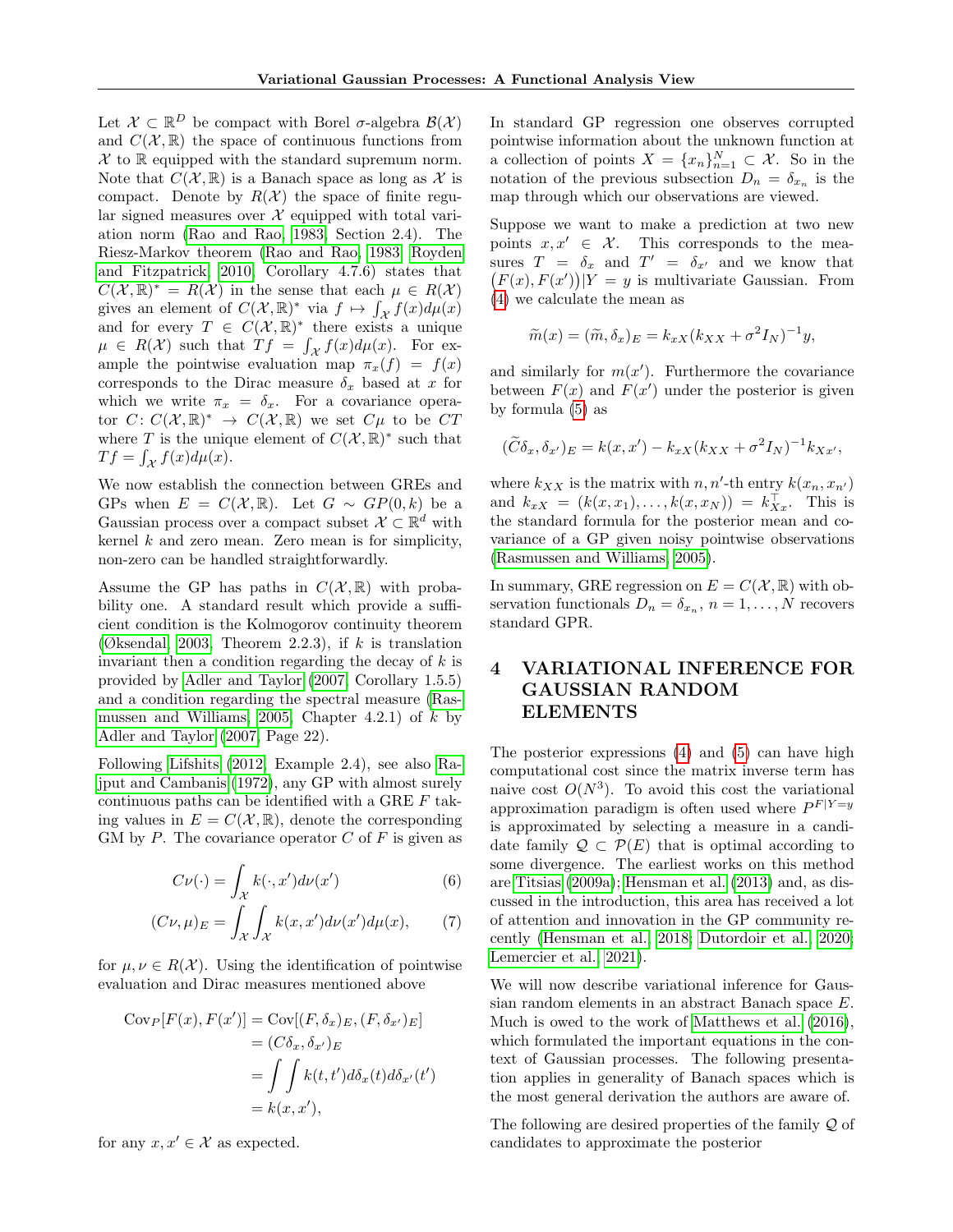- 1. Predictions involving any  $Q \in \mathcal{Q}$  must be computationally tractable and less expensive than the true posterior.
- 2. Q contains measures that give a good approximation for the true posterior  $P^{F|Y=y}$ .
- 3. A measure of *closeness* between each  $Q \in \mathcal{Q}$  and  $P^{F|Y=y}$  must be tractable and cheap to evaluate.

Variational family: The idea in the construction of Q is to parameterise certain features of the target posterior with a multivariate Gaussian, the hope being that these features will represent the target posterior well even though there may be less features than the number of points observed.

First choose  $M \in \mathbb{N}$  elements from the dual  ${L_m}_{m=1}^M$   $\subset$   $E^*$ , the *features*, and set  $L =$  $(L_1, \ldots, L_M), L: E \to \mathbb{R}^M$ . Denote  $U_m := (F, L_m)_E$ ,  $m = 1, \ldots, M$  and  $U := (U_1, \ldots, U_M)$ . Define  $Q^L$  :=  $\mathcal{N}(\mu, \Sigma) \in \mathcal{P}(\mathbb{R}^M)$  for some mean vector  $\mu \in \mathbb{R}^M$  and covariance matrix  $\Sigma \in \mathbb{R}^{M \times M}$ . Starting with a  $Q^L$  of this form we obtain a member of the approximating family Q as

$$
Q(A) = \int_A \left(\frac{dQ^L}{dP^L} \circ L\right) (f) dP(f)
$$

where  $A \in \mathcal{B}(E)$  and  $dQ^L/dP^L$  is the Radon-Nikodym derivative of  $Q^L$  with respect to  $P^L$  and  $P^L$  is the law of U under the prior equal to  $\mathcal{N}((m,L)_E, C_{LL})$ . The idea is that  $Q^L$  dictates the behaviour of  $Q$  on the features L.

While this formulation of a candidate  $Q \in \mathcal{Q}$  may seem obtuse, in Theorem [2](#page-0-0) in the Supplement it is shown

$$
Q(A) = \int_{\mathbb{R}^M} \mathbb{P}\big(F \in A \big| U = u\big) dQ^L(u),
$$

which is used to deduce that each  $Q \in \mathcal{Q}$  is a GM with mean  $m_Q$ 

$$
(m_Q, T)_E = (m, T)_E + C_{LL}^{-1} (\mu - (m, L)_E) C_{LT} \quad (8)
$$

for all  $T \in E^*$  and covariance operator  $C_Q$ 

$$
(C_QT, T')_E
$$
  
=  $(CT, T')_E + C_{TL}C_{LL}^{-1}(\Sigma - C_{LL})C_{LL}^{-1}C_{LT'}$  (9)

for all  $T, T' \in E^*$ .

The variational parameters of this family are  $\mu$ ,  $\Sigma$  and potentially parameters that appear in the specification of the inducing features L. For ease of notation denote all of these parameters by  $\eta$  and the Q corresponding to this choice by  $Q_n$ .

Measure of closeness: The Kullback-Leibler (KL) divergence is the measure of closeness employed. For  $P, Q \in \mathcal{P}(E)$  with Q absolutely continuous with respect to P, denoted  $Q \ll P$ 

$$
KL(Q, P) = \int_{E} \log \left( \frac{dQ}{dP}(f) \right) dQ(f),
$$

and  $KL(Q, P)$  is infinite if Q is not absolutely continuous with respect to  $P$ . The variational parameter  $\eta \in \Gamma$  is then selected by minimising the KL

$$
\eta^* \in \argmin_{\eta} KL(Q_{\eta}, P^{F|Y=y}).
$$

After  $\eta^*$  has been determined, the posterior is approximated with  $Q_{\eta^*}$  which we denote by  $Q^*$  for ease of notation.

The choice of  $Q$  means one may rewrite the KL as

$$
KL(Q, P^{F|Y=y})
$$
  
=
$$
KL(Q, P) - \mathbb{E}_Q[\log p(y|F)] + \log p(y)
$$

where  $\mathbb{E}_Q[\log p(y|F)] := \int \log p(y|F = f) dQ(f)$ , see Theorem [4](#page-0-0) in the Supplement.

Optimisation: Optimisation with respect to KL is performed by optimising the evidence based lower bound (ELBO) defined  $\mathcal{L} := -KL(Q, P) +$  $\mathbb{E}_Q[\log p(y|F)].$ 

The user can now optimise the parameters  $\eta$ , which we recall are  $\mu$ ,  $\Sigma$ , analytically to obtain the optimal  $Q^* \in$ Q within the candidate family. The parameters  $\mu$ ,  $\Sigma$ have a closed form expression and cost  $\mathcal{O}(NM^2 + M^3)$ [\(Titsias, 2009a\)](#page-9-4). These optimal choices for  $\mu$ ,  $\Sigma$ , given fixed L, are given in Theorem [4](#page-0-0) in the Supplement. The resulting optimal mean and covariance operators, denoted  $m_{Q^*}$  and  $C_{Q^*}$  satisfy

<span id="page-4-2"></span>
$$
(m_{Q^*}, T)_E
$$
  
=  $C_{TL}(\sigma^2 C_{LL} + C_{LD} C_{DL})^{-1} C_{LD} y$  (10)  

$$
(C_{Q^*} T, T')_E
$$
  
=  $(CT, T')_E - C_{TL} C_{LL}^{-1} C_{LT'}$   
+  $C_{TL} (C_{LL} + \frac{1}{\sigma^2} C_{LD} C_{DL})^{-1} ) C_{LT'},$ 

<span id="page-4-1"></span><span id="page-4-0"></span>for all  $T, T' \in E^*$ . See Theorem [4](#page-0-0) in the Supplement for a proof.

Alternatively, a user could numerically optimise  $\eta$  using a factorisation of  $\mathcal L$  over N to make use of batch size optimisation [\(Hensman et al., 2013\)](#page-8-12). This leads to complexity  $\mathcal{O}(N_B M^2 + M^3)$ , where  $N_B \in \mathbb{N}$  is the batch size.

The factorised ELBO is normally used for really large data sets and in this case the bottleneck is the inversion of  $C_{LL}$  which causes the  $\mathcal{O}(M^3)$  complexity term. Therefore it is vital for practitioners to choose  $L$  which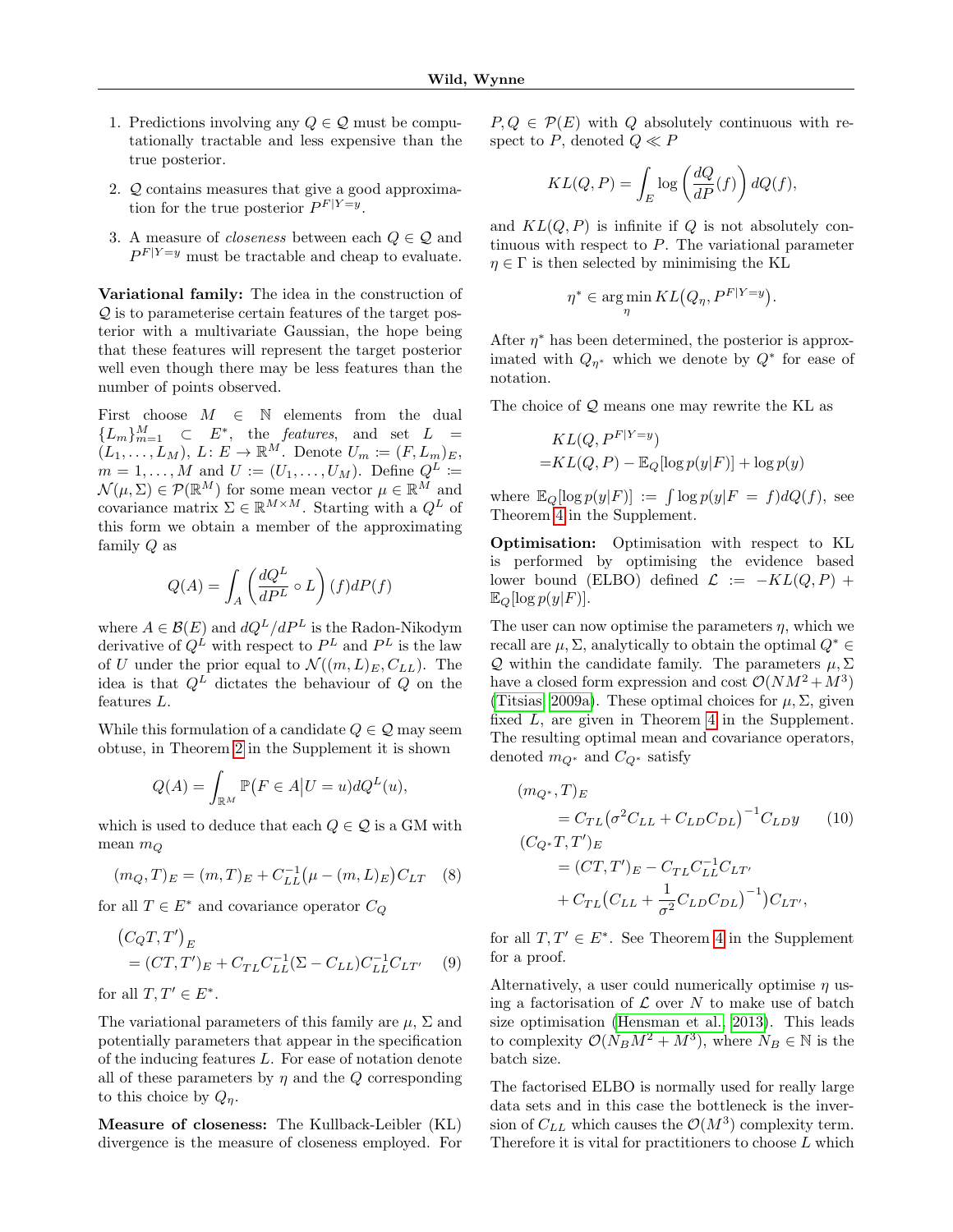result in  $C_{LL}$  being easy to invert, for example making  $C_{LL}$  be diagonal.

The next section investigates common choices of L in the literature and derives a unifying perspective using GREs, crucial for understanding the different choices.

## 5 FUNCTIONAL ANALYSIS VIEW ON INDUCING FEATURES

In this section several variational approaches are recovered within the GRE framework. The goal is obtaining a unified perspective and greater generality of the derivations.

As described in Section [3.1,](#page-2-3) the starting point for our analysis is a GRE  $F \sim \mathcal{N}(m, C)$  in  $E = C(\mathcal{X}, \mathbb{R})$ whose corresponding measure on  $E$  is denoted  $P$ . This GRE is then conditioned upon corrupted pointwise observations  $\{x_n\}_{n=1}^N \subset \mathcal{X}$  such that  $Y_n = (F, \delta_{x_n})_E + \epsilon_n$ with  $\epsilon_1, \ldots, \epsilon_N \sim \mathcal{N}(0, \sigma^2)$ .

Different choices of features  $\{L_m\}_{m=1}^M \subset C(\mathcal{X}, \mathbb{R})^*$ shall lead to the original inducing point approach [\(Tit](#page-9-4)[sias, 2009a\)](#page-9-4), inter-domain features (Lázaro-Gredilla [and Figueiras-Vidal, 2009\)](#page-9-8) and variational Fourier features [\(Hensman et al., 2018\)](#page-8-2).

While the first two examples appear pedestrian the third crucially relies upon the GRE to reveal how Fourier features actually behave and under what conditions they are valid, greatly expanding their scope beyond the example in [Hensman et al. \(2018\)](#page-8-2).

Only the covariances  $C_{LL}, C_{LT}$  of the features are derived since this is all that is needed to compute the variational mean  $m_Q$  and covariance operator  $C_Q$  of the approximating  $Q$ , see [\(8\)](#page-4-0) and [\(9\)](#page-4-1).

The prediction map  $T$  will always be a single point evaluation at an arbitrary point  $x \in \mathcal{X}$ . The case of other choices of  $T$ , in particular point evaluation at multiple locations, is straightforward. The term  $C_{LL}$ is the bottleneck term in the computation, as discussed in the previous section.

#### <span id="page-5-1"></span>5.1 Background in Functional Analysis

In this section we introduce some basic terminology and results from functional analysis. The reader unfamiliar with these tools is referred to Chapter 13 of [Royden and Fitzpatrick \(2010\)](#page-9-19) for additional information.

Let E be a Banach space and  $\mathcal{X} \subset \mathbb{R}^D$  be compact<sup>[1](#page-5-0)</sup>.

Typical examples of Banach spaces E are the space of continuous functions  $C(\mathcal{X}, \mathbb{R})$  endowed with the supremums norm and the space  $L^2(\mathcal{X}, \mathbb{R})$  of equivalence classes of square integral functions, which is even a Hilbert space.

**Linear operators** A linear map  $L : E \to W$  (typically called operator) between two Banach spaces  $(E, \|\cdot\|_E)$  and  $(W, \|\cdot\|_W)$  is called bounded iff

$$
||L|| := \sup_{v \in E} \frac{||Lv||_W}{||v||_E}
$$

is finite. For every operator  $L : E \to W$  we define the adjoint operator  $L^* : W^* \to E^*$  via  $L^*(\phi)(v) :=$  $\phi(Lv)$  for all  $\phi \in W^*$ ,  $v \in E$ . This can be equivalently expressed with the help of the dual pairing as  $(v, L^*\phi)_E = (Lv, \phi)_W$ . If E and W are Hilbert spaces we can interpret the dual pairing as the respective Hilbert space inner-products via the Rieszrepresentation theorem.

**Kernel integral operator** Let  $k$  be a (continuous) kernel on X and define  $T_k : L^2(\mathcal{X}, \mathbb{R}) \to L^2(\mathcal{X}, \mathbb{R})$ as  $T_k f(x) = \int_{\mathcal{X}} k(x, x') f(x') dx'$ . The operator  $T_k$  is called kernel (integral) operator and is well-studied in machine learning (cp. [Steinwart and Scovel, 2012\)](#page-9-21). It can be easily shown that  $T_k$  is bounded and selfadjoint, i.e.  $T_k^* = T_k$ .

Linear transformation of Gaussian Measures Let  $L : E \to W$  be a bounded linear operator and  $F \sim \mathcal{N}(m, C)$  be a GRE in E. Then  $L(F)$  is a GRE in W with mean Lm and covariance operator LCL<sup>∗</sup> [\(Hairer, 2009,](#page-8-9) chapter 3.3).

#### 5.2 Inducing Points

The inducing-points framework of [Titsias \(2009a\)](#page-9-4) chooses the inducing features as pointwise evaluations  $L_m = \pi_{z_m}$ , which corresponds to the measure  $\delta_{z_m}$  for some set of points  $\{z_m\}_{m=1}^M \subset \mathcal{X}$ .

Substituting this choice of  $L$  into  $(7)$ 

$$
(C_{LL})_{mm'} = \text{Cov}_P(L_m F, L_{m'} F)
$$
  
= 
$$
\text{Cov}_P[(F, \delta_{z_m})_E, (F, \delta_{z_m})_E]
$$
  
= 
$$
\int_{\mathcal{X}} \int_{\mathcal{X}} k(x, x') d\delta_{z_m}(x) \delta_{z_{m'}}(x')
$$
  
= 
$$
k(z_m, z_{m'}),
$$

and

$$
(C_{TL})_m = \text{Cov}_P(TF, L_mF)
$$
  
=  $\text{Cov}_P[(F, \delta_x)_E, (F, \delta_{z_m})_E]$   
=  $\int_{\mathcal{X}} \int_{\mathcal{X}} k(t, t') d\delta_x(t) \delta_{z_m}(t') = k(x, z_m).$ 

<span id="page-5-0"></span><sup>&</sup>lt;sup>1</sup>The compactness of X is required to make  $C(\mathcal{X}, \mathbb{R})$  a Banach space, but is not necessary for the Hilbert space structure of  $\mathcal{L}^2(\mathcal{X}, \mathbb{R})$ .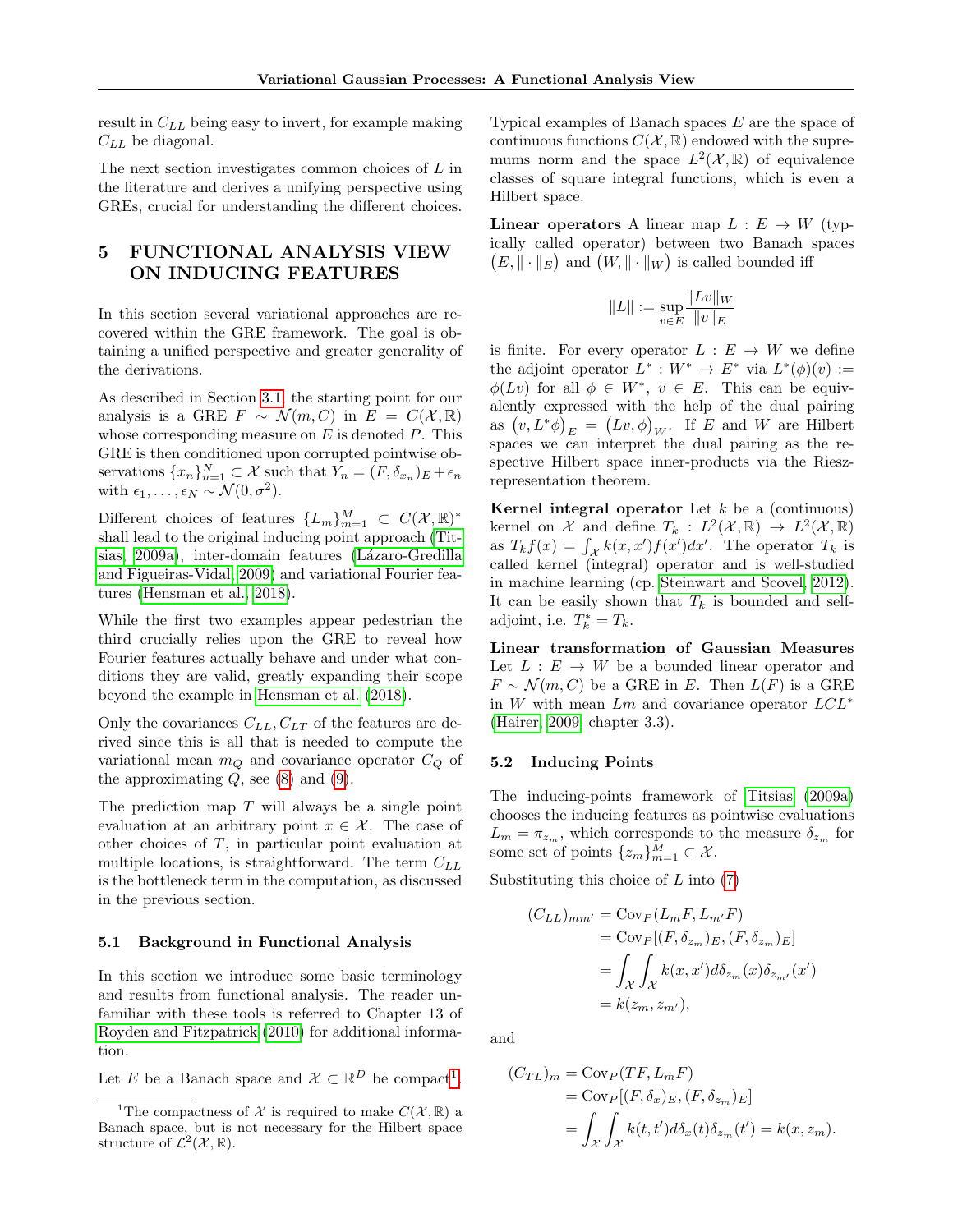Combining these calculations with [\(8\)](#page-4-0), [\(9\)](#page-4-1) we recover the same formula as seen in the original inducing point derivation [\(Titsias, 2009a\)](#page-9-4).

#### 5.3 Inter-domain Features

The natural space to realise inter-domain features (Lázaro-Gredilla and Figueiras-Vidal, 2009) is  $L^2(\mathcal{X}, \mathbb{R})$  since they involve an inner product on  $L^2(\mathcal{X}, \mathbb{R})$ . To this end map the GRE F that takes values in  $C(\mathcal{X}, \mathbb{R})$  into  $L^2(\mathcal{X}, \mathbb{R})$  via the canonical embedding  $\iota: C(\mathcal{X}, \mathbb{R}) \to L^2(\mathcal{X}, \mathbb{R}), f \mapsto f$ . The adjoint operator of  $\iota$  is given as  $\iota^* : L^2(\mathcal{X}, \mathbb{R}) \to R(\mathcal{X}),$  $f \mapsto \int_{(\cdot)} f(x)dx$ , which can be easily verified. As ex-plained in Section [3.1](#page-2-3) the space  $C(\mathcal{X}, \mathbb{R})^*$  can be identified with the space of signed Borel measures on  $\mathcal{B}(\mathcal{X})$ which explains why  $\iota^*(f)$  is an element of  $R(\mathcal{X})$  and therefore accepts as input a set to integrate over.

It follows from  $||f||_{L^2(\mathcal{X},\mathbb{R})} \leq \sqrt{\lambda(\mathcal{X})} ||f||_{\infty}$ , where  $||\cdot||_{\infty}$ is the supremums norm and  $\lambda$  the Lebesgue measure, that  $\iota$  is a bounded, linear operator from  $C(\mathcal{X}, \mathbb{R})$  to  $L^2(\mathcal{X}, \mathbb{R})$ . We can use the result mentioned in Section [5.1](#page-5-1) to conclude  $\iota F$  is a GRE in  $L^2(\mathcal{X}, \mathbb{R})$  with covariance operator  $\iota C\iota^*$  given as

$$
(\iota C\iota^*)(g) = C(\iota^*(g))\tag{11}
$$

$$
= \int_{\mathcal{X}} k(\cdot, x') g(x') dx', \tag{12}
$$

where  $(12)$  is simply from the definition of the covariance operator of the GRE on  $C(\mathcal{X}, \mathbb{R})$ . By [\(12\)](#page-6-0)  $\iota C \iota^*$ coincides with the well-studied integral operator de-scribed in Section [5.1](#page-5-1) and denoted as  $T_k$ .

Inter-domain features can be written in our notation as

$$
L_m F = \langle \iota F, g_m \rangle_{L^2(\mathcal{X}, \mathbb{R})} = \int_{\mathcal{X}} F(x) g_m(x) dx
$$

for some collection  $\{g_m\}_{m=1}^M \subset L^2(\mathcal{X}, \mathbb{R})$ . Using the definition of an adjoint operator this is equal to  $L_m F = (F, \iota^* g_m, )_E$  so  $L_m = \iota^* g_m$ .

Substituting into [\(7\)](#page-3-0)

$$
(C_{LL})_{mm'} = \text{Cov}_P(L_m F, L_{m'} F)
$$
  
= 
$$
\text{Cov}_P[(F, \iota^* g_m)_E, (F, \iota^* g_{m'})_E]
$$
  
= 
$$
\int_{\mathcal{X}} \int_{\mathcal{X}} k(x, x') g_m(x) g_{m'}(x') dx dx',
$$
 (13)

and

<span id="page-6-2"></span>
$$
(C_{TL})_m
$$
  
= Cov<sub>P</sub>(TF, L<sub>m</sub>F)  
= Cov<sub>P</sub>[(F,  $\delta_x$ )<sub>E</sub>, (F,  $\iota^* g_m$ )<sub>E</sub>]  
= 
$$
\int_{\mathcal{X}} \int_{\mathcal{X}} k(t, x') g_m(x') d\delta_x(t) dx' = T_k(x),
$$
 (14)

which agrees with the original derivation of interdomain features (Lázaro-Gredilla and Figueiras-Vidal, [2009\)](#page-9-8).

#### 5.4 Fourier Features

Fourier features are defined as a reproducing kernel Hilbert space (RKHS) inner product between F and trigonometric functions [\(Hensman et al., 2018\)](#page-8-2).

An RKHS is a Hilbert space of functions that, as the name suggests, is associated with a kernel. Namely, given a kernel  $k$  the RKHS is the unique Hilbert space of functions mapping from  $\mathcal X$  to  $\mathbb R$ , which we denote  $H_k$ , such that  $k(\cdot, x) \in H_k$  for all  $x \in \mathcal{X}$  and  $\langle f, k(\cdot, x) \rangle_k = f(x)$  for all  $f \in H_k$  and  $x \in \mathcal{X}$ , where  $\langle \cdot, \cdot \rangle_k$  denotes the inner product on  $H_k$ . This latter property is called the reproducing property. For more on the theory of RKHS consult [Berlinet and Thomas-](#page-8-13)[Agnan \(2004\)](#page-8-13).

<span id="page-6-0"></span>The idea of Fourier features is to observe an inner product not in  $L^2(\mathcal{X}, \mathbb{R})$ , as was done in inter-domain features, but instead to observe an inner product in  $H_k$ . Namely, [Hensman et al. \(2018\)](#page-8-2) use features that would be written in our framework as  $L_mF = \langle F, g_m \rangle_k$ where  $\{g_m\}_{m=1}^M$  are the first  $M$  elements of the Fourier basis. However, it is well known that  $F \notin H_k$  almost surely (Lukić and Beder, 2001) therefore the aforementioned choice of L cannot be used without extra justification.

[Hensman et al. \(2018\)](#page-8-2) provided justification in the particular case when  $k$  is a Matérn kernel with certain parameters over  $\mathcal{X} = \mathbb{R}$ . An explicit form of the Matérn RKHS inner product is used and the core of the argument is the  $g_m$  are "very regular" in an appropriate sense to compensate for the way that almost surely F is not regular enough to be contained in  $H_k$  [\(Hensman](#page-8-2) [et al., 2018,](#page-8-2) Section 3.3.1).

A rigorous justification is now given for these type of features. The derivation is more general than just the one-dimensional Matérn case and a condition on which functions  $g_m$  can be used instead of the Fourier basis is provided.

<span id="page-6-1"></span>For the rest of this section we will assume that  $k$  is continuous. Recall the kernel integral operator  $T_k$ defined above, the square root  $T_k^{1/2}$  $\frac{x^{1/2}}{k}$  is an isomet-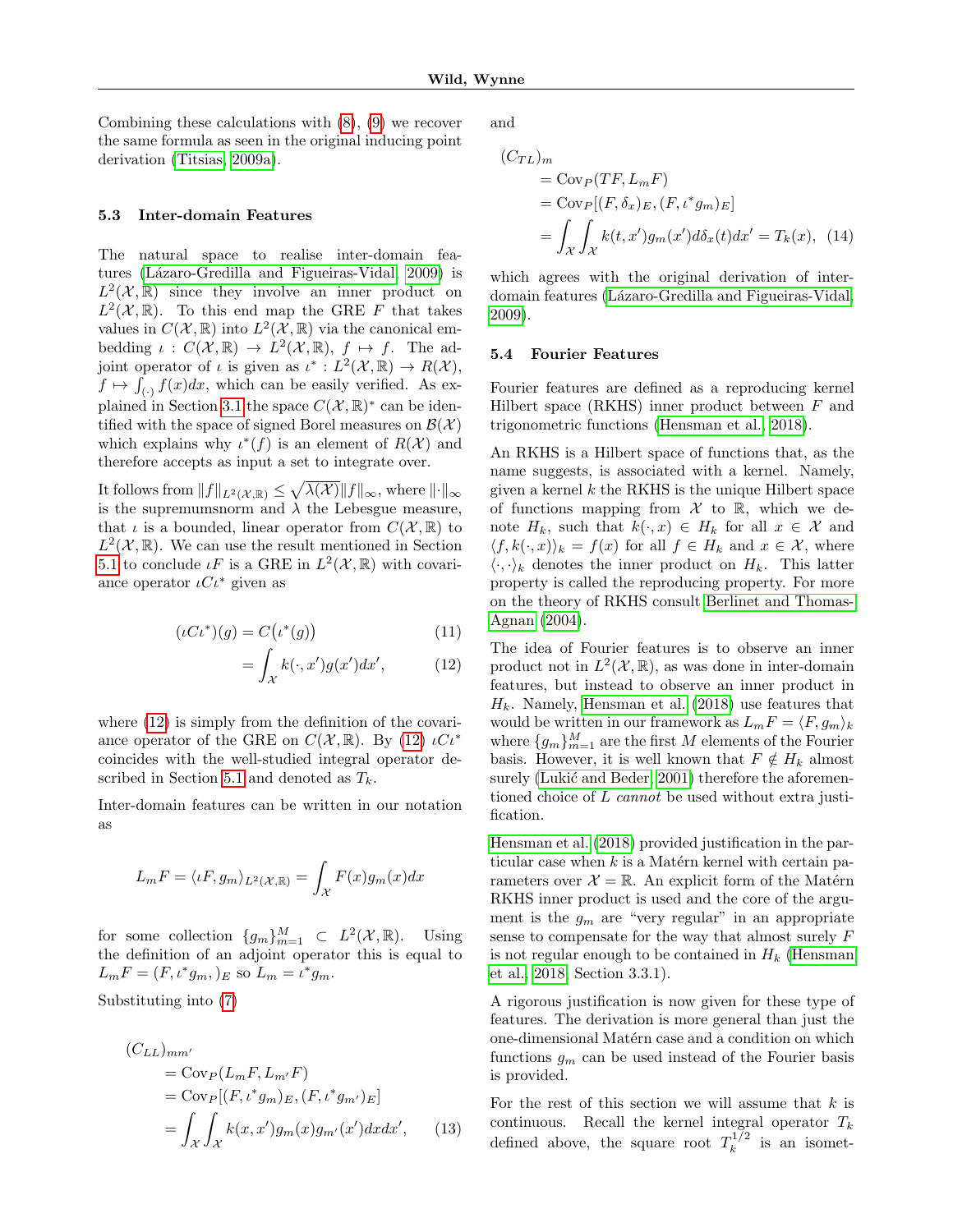ric isomorphism between  $L^2(\mathcal{X}, \mathbb{R})$  and  $H_k$  [\(Steinwart](#page-9-22) [and Christmann, 2008,](#page-9-22) Theorem 4.51) meaning that  $T_k^{1/2}$  $k^{1/2}(L^2(\mathcal{X}, \mathbb{R})) = H_k$  and

$$
\langle T_k^{1/2} f, T_k^{1/2} g \rangle_k = \langle f, g \rangle_{L^2(\mathcal{X}, \mathbb{R})},\tag{15}
$$

for all  $f, g \in L^2(\mathcal{X}, \mathbb{R})$ . The moral of this result is that  $T_k^{1/2}$  $\int_k^{1/2}$  bestows upon element of  $L^2(\mathcal{X}, \mathbb{R})$  just enough regularity to be in  $H_k$ . This notion of adding regularity will tie into the notion of "very regular" employed by [Hensman et al. \(2018\)](#page-8-2).

Define features  $L_m = \iota^* f_m$  for some  $\{f_m\}_{m=1}^M$   $\subset$  $L^2(\mathcal{X}, \mathbb{R})$  so

$$
L_m F = (F, \iota^* f_m)_E = \langle \iota F, f_m \rangle_{L^2(\mathcal{X}, \mathbb{R})}
$$

where  $\iota: C(\mathcal{X}, \mathbb{R}) \to L^2(\mathcal{X}, \mathbb{R})$  is the inclusion operator used in the previous subsection. Then

$$
\mathbf{``}\langle F, T_k f_m \rangle_k = \mathbf{''}\langle T_k^{1/2} \iota F, T_k^{1/2} f_m \rangle_k \tag{16}
$$

$$
= \langle \iota F, f_m \rangle_{L^2(\mathcal{X}, \mathbb{R})} \tag{17}
$$

$$
= (F, \iota^* f_m)_E = L_m F. \tag{18}
$$

The first expression is in quotes since  $F \notin H_k$  almost surely (Lukić and Beder,  $2001$ ) so the expression has no real meaning. We include it though since if one were to suspend reality then the equality in quotes would be valid since  $T_k^{1/2}$  $\frac{1}{k}$  is self-adjoint on  $H_k$  so it can be borrowed from  $T_k f_m$ . The second term in [\(16\)](#page-7-0) is well defined since  $T_k^{1/2}$  maps from  $L^2(\mathcal{X}, \mathbb{R})$  to  $H_k$ . The move to [\(17\)](#page-7-1) is facilitated by the isometry [\(15\)](#page-7-2).

The main idea of what is happening in  $(16)$  is F is borrowing a  $T_k^{1/2}$  $\int_k^{1/2}$  from  $T_k f_m$  to be able to live in the RKHS. This is happening explicitly in the calculations done by Hensman et al.  $(2018)$  in the Matérn case. Indeed, the way that  $T_k f_m$  is the image of  $f_m$  under two applications of  $T_k^{1/2}$  $\int_k^{1/2}$ , rather than just the standard one needed to be in the RKHS, is the mathematical explanation of the notion of "very regular" that was alluded to by [Hensman et al. \(2018\)](#page-8-2) since it has had two portions of the regularity provided by  $T_k^{1/2}$  $k^{1/2}$ .

It is interesting to see that RKHS inner product feature [\(16\)](#page-7-0) can be reduced to [\(18\)](#page-7-3) which is simply using  $T_k f_m$  as an inter-domain feature. So using the interdomain formula for  $C_{LL}$  [\(13\)](#page-6-1) gives

$$
(C_{LL})_{mm'} = \text{``Cov}_{P}(\langle F, T_{k}f_{m}\rangle_{k}, \langle F, T_{k}f_{m'}\rangle_{k})\text{''}
$$
\n
$$
= \text{Cov}_{P}[(F, \iota^{*}f_{m})_{E}, (F, \iota^{*}f_{m'})_{E}]
$$
\n
$$
= \langle T_{k}f_{m}, f_{m'}\rangle_{L^{2}(\mathcal{X}, \mathbb{R})}
$$
\n
$$
= \langle T_{k}^{1/2}f_{m}, T_{k}^{1/2}f_{m'}\rangle_{L^{2}(\mathcal{X}, \mathbb{R})}
$$
\n
$$
= \langle T_{k}f_{m}, T_{k}f_{m'}\rangle_{k}, \qquad (20)
$$

(21)

where [\(19\)](#page-7-4) from the fact that  $T_k^{1/2}$  $\int_{k}^{1/2}$  is self-adjoint considered as operator on  $L^2(\mathcal{X}, \mathbb{R})$  and [\(20\)](#page-7-5) is using the isometry between  $L^2(\mathcal{X}, \mathbb{R})$  and  $H_k$  and. Similarly,

<span id="page-7-6"></span><span id="page-7-2"></span>
$$
(C_{TL})_m = \text{``Cov}_P(\langle F, k(x, \cdot) \rangle_k, \langle F, T_k f_m \rangle_k)\text{''}
$$

$$
= \text{Cov}_P[(F, \delta_x)_E, (F, \iota^* f_m)_E]
$$

$$
= T_k f_m(x) \tag{22}
$$

where  $(22)$  is using  $(14)$ . The connection to [Hens](#page-8-2)[man et al. \(2018\)](#page-8-2) is revealed once one sets  $g_m = T_k f_m$ where  $g_m$  are the features employed by [Hensman et al.](#page-8-2)  $(2018)$ . In particular  $(20)$  and  $(22)$  are equal to Equation 61 and Equation 60, respectively, in [Hensman](#page-8-2) [et al. \(2018\)](#page-8-2).

As was done by [Hensman et al. \(2018\)](#page-8-2) it makes sense from a practical point of view to define  $T_k f_m$  without explicitly choosing  $f_m$ . Our derivation shows this may be performed without dependence on kernel parameters as long as  $g_m$  is in the range of  $T_k$  for all the kernel parameters that could be considered.

<span id="page-7-3"></span><span id="page-7-1"></span><span id="page-7-0"></span>Our derivation is general enough to justify the use of Fourier features in [Dutordoir et al. \(2020\)](#page-8-3), where zonal kernels in more than one input dimension are used. Their choice of  $g_m$  corresponds to eigenfunctions in the Mercer expansion of the kernel which is always in the image of  $T_k$ .

# <span id="page-7-7"></span>6 GAUSSIAN RANDOM ELEMENTS AND THE NYSTRÖM METHOD

In this section we demonstrate how the GRE framework reveals further connections between Gaussian process regression and the Nyström approximation for kernel Ridge regression (KRR). These connections have been known for a while and received some attention recently [\(Parzen, 1961;](#page-9-23) [Wahba, 1990;](#page-9-24) [Kanagawa](#page-9-25) [et al., 2018;](#page-9-25) [Wild et al., 2021\)](#page-9-26)

Let  $k$  be a kernel,  $H_k$  the corresponding RKHS and  ${x_n, y_n}_{n=1}^N \subset \mathcal{X} \times \mathbb{R}$  be paired observations. In Nyström KRR [\(Williams and Seeger, 2001\)](#page-10-0) we seek to minimise the empirical risk over a finite dimensional subspace  $\mathcal{M} \subset H_k$ 

$$
\hat{f} := \underset{f \in \mathcal{M}}{\text{argmin}} \frac{1}{N} \sum_{n=1}^{N} (f(x_n) - y_n)^2 + \lambda \|f\|_{k}^2, \qquad (23)
$$

where  $\lambda > 0$  is a regularisation parameter and  $\hat{f}$  is called the Nyström approximation over  $\mathcal{M}$ .

<span id="page-7-5"></span><span id="page-7-4"></span>The subspace  $M$  that is typically selected is  $\text{span}(\{k(\cdot,z_m)\}_{m=1}^M)$ , where  $\{z_m\}_{m=1}^M \subset \mathcal{X}$  are user chosen points, referred to as landmark points. Most research has focused on different sampling approaches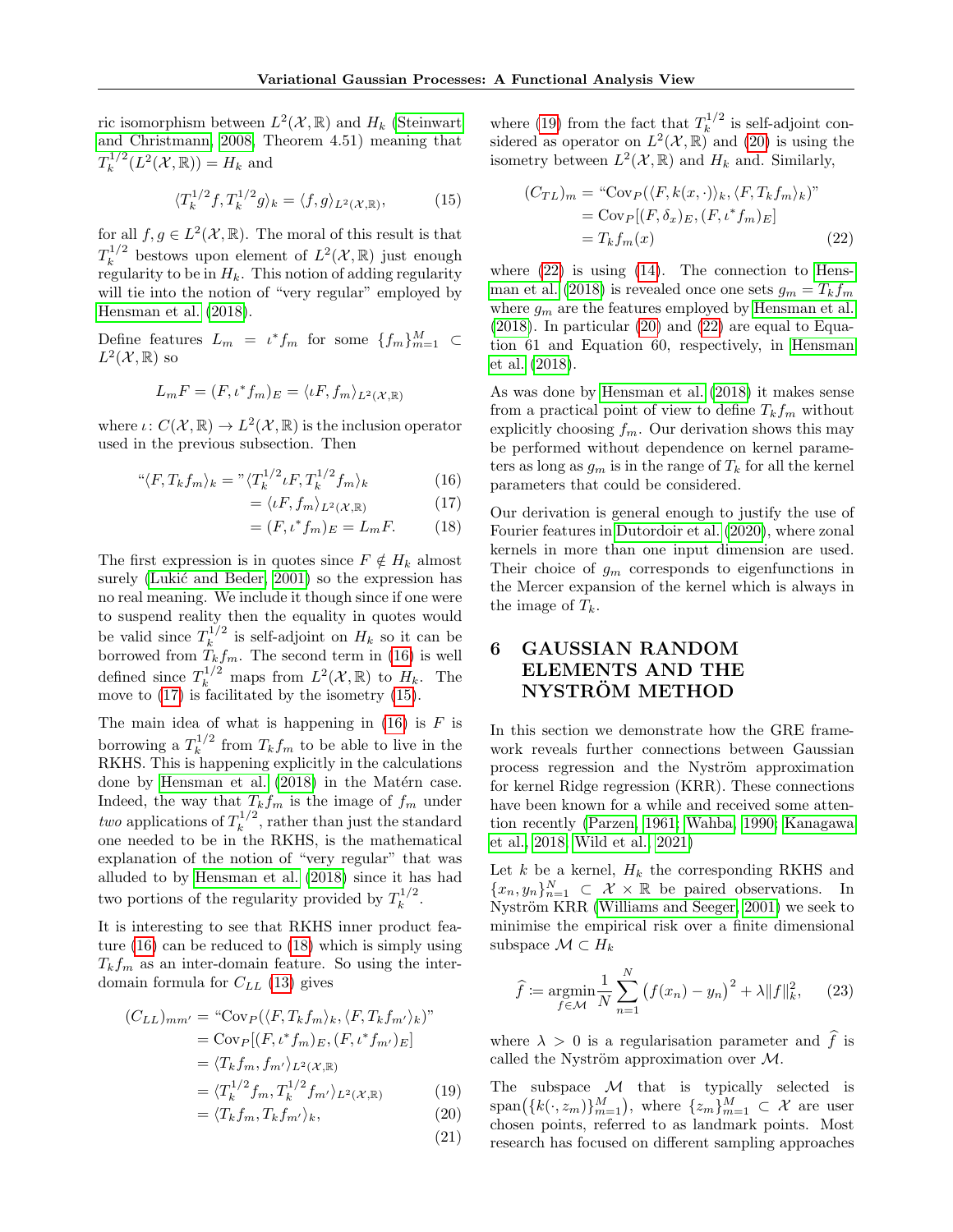for the landmark points to guarantee high quality approximations [\(Rudi et al., 2015;](#page-9-27) [Musco and Musco,](#page-9-28) [2016;](#page-9-28) [Li et al., 2016\)](#page-9-29).

The GRE perspective facilitates a generalised view in which it becomes clear how the choice of features  $L$  in variational GRE regression, see Section [4,](#page-3-1) corresponds to the choice of subspace  $\mathcal M$  in Nyström KRR.

Theorem 1. Let  $F \sim \mathcal{N}(0, C)$  be a GRE in  $E =$  $C(X, \mathbb{R})$  with covariance operator C as defined in [\(6\)](#page-3-2) and assumed pointwise noisy data is observed as de-scribed in Section [3.1.](#page-2-3) For  $\{\mu_m\}_{m=1}^M \subset R(\mathcal{X})$  let  $L_m = \mu_m$  be the features used in the variational approximation. Set  $\mathcal{M} = \{C\mu_m\}_{m=1}^M$  where  $C\mu_m = \int k(\cdot, x') d\mu_m(x')$  as the approximating family in the  $k(\cdot, x')d\mu_m(x')$  as the approximating family in the Nyström approximation. Then for  $\sigma^2 = N\lambda$  the Nyström KRR estimator f in Section [6](#page-7-7) is equal to the mean  $m_{Q^*}$ , given by [\(10\)](#page-4-2), of the optimal  $Q^*$  from the variational family Q.

We give the proof and an explicit form of  $\hat{f}$  and  $m_{Q^*}$ in Section [C](#page-15-0) of the Supplement.

The GRE view reveals that the connecting element between the Nyström approximations and variational GPs is via the signed measures  $\{\mu_m\}_{m=1}^M$ . Knowledge of the signed measures either from inspecting the elements of the set  $M$  in the Nyström approximation or the projections  $L_m$  in variational GPs will allow to translate results from one field to another. This connection was previously only known for the special case of inducing inducing points  $\mu_m := \delta_{z_m}$  outlined in [Wild et al. \(2021\)](#page-9-26). This opens the door to applying the theory of Nyström KRR error bounds to variational GPs to gain a better understanding of the latter's approximation properties. Vice versa, recent advances in variational GPR approaches, for example, variational Fourier features, could be leveraged in the context of KRR Nyström, as they simply correspond to a particular choice of  $\mathcal{M}$ .

### 7 CONCLUSION

We have outlined the GRE framework as a technical tool to provide a unified and generalising perspective to variational GP approximation. Along the way we have seen how existing choices of features, previously thought distinct, are in fact highly related and how they can be derived in wider settings than those currently employed. Finally, we related the posterior mean of variational GP approximations with a Nyström KRR approximation which offers a new lens to view the impact of different feature choices in variational GP approximations.

#### Acknowledgements

The research of George Wynne was supported by an EPSRC Industrial CASE award [EP/S513635/1] in partnership with Shell UK Ltd.

#### References

- <span id="page-8-6"></span>R. J. Adler. An introduction to continuity, extrema, and related topics for general gaussian processes. Lecture Notes-Monograph Series, 12:i–155, 1990.
- <span id="page-8-11"></span>R. J. Adler and R. Taylor. Random Fields and Geometry. Springer New York, 2007.
- <span id="page-8-13"></span>A. Berlinet and C. Thomas-Agnan. Reproducing Kernel Hilbert Spaces in Probability and Statistics. Springer US, 2004.
- <span id="page-8-7"></span>V. Bogachev. Gaussian Measures. American Mathematical Society, 1998.
- <span id="page-8-4"></span>C.-A. Cheng and B. Boots. Incremental variational sparse gaussian process regression. Advances in Neural Information Processing Systems, 29:4410– 4418, 2016.
- <span id="page-8-5"></span>C.-A. Cheng and B. Boots. Variational inference for gaussian process models with linear complexity. arXiv preprint arXiv:1711.10127, 2017.
- <span id="page-8-0"></span>L. Csató and M. Opper. Sparse on-line gaussian processes. Neural computation, 14(3):641–668, 2002.
- <span id="page-8-8"></span>G. Da Prato. An Introduction to Infinite-Dimensional Analysis. Springer Berlin Heidelberg, 2006.
- <span id="page-8-3"></span>V. Dutordoir, N. Durrande, and J. Hensman. Sparse Gaussian processes with spherical harmonic features. In Proceedings of the 37th International Conference on Machine Learning, volume 119 of Proceedings of Machine Learning Research, pages 2793– 2802. PMLR, 2020.
- <span id="page-8-1"></span>J. R. Gardner, G. Pleiss, D. Bindel, K. Q. Weinberger, and A. G. Wilson. Gpytorch: Blackbox matrixmatrix gaussian process inference with gpu acceleration. arXiv preprint arXiv:1809.11165, 2018.
- <span id="page-8-10"></span>S. Ghosal and A. van der Vaart. Fundamentals of nonparametric Bayesian inference, volume 44. Cambridge University Press, 2017.
- <span id="page-8-9"></span>M. Hairer. An introduction to stochastic pdes. arXiv preprint arXiv:0907.4178, 2009.
- <span id="page-8-14"></span>P. R. Halmos. Measure theory, volume 18. Springer, 2013.
- <span id="page-8-12"></span>J. Hensman, N. Fusi, and N. D. Lawrence. Gaussian processes for big data. arXiv preprint arXiv:1309.6835, 2013.
- <span id="page-8-2"></span>J. Hensman, N. Durrande, and A. Solin. Variational fourier features for gaussian processes. Journal of Machine Learning Research, 18(151):1–52, 2018.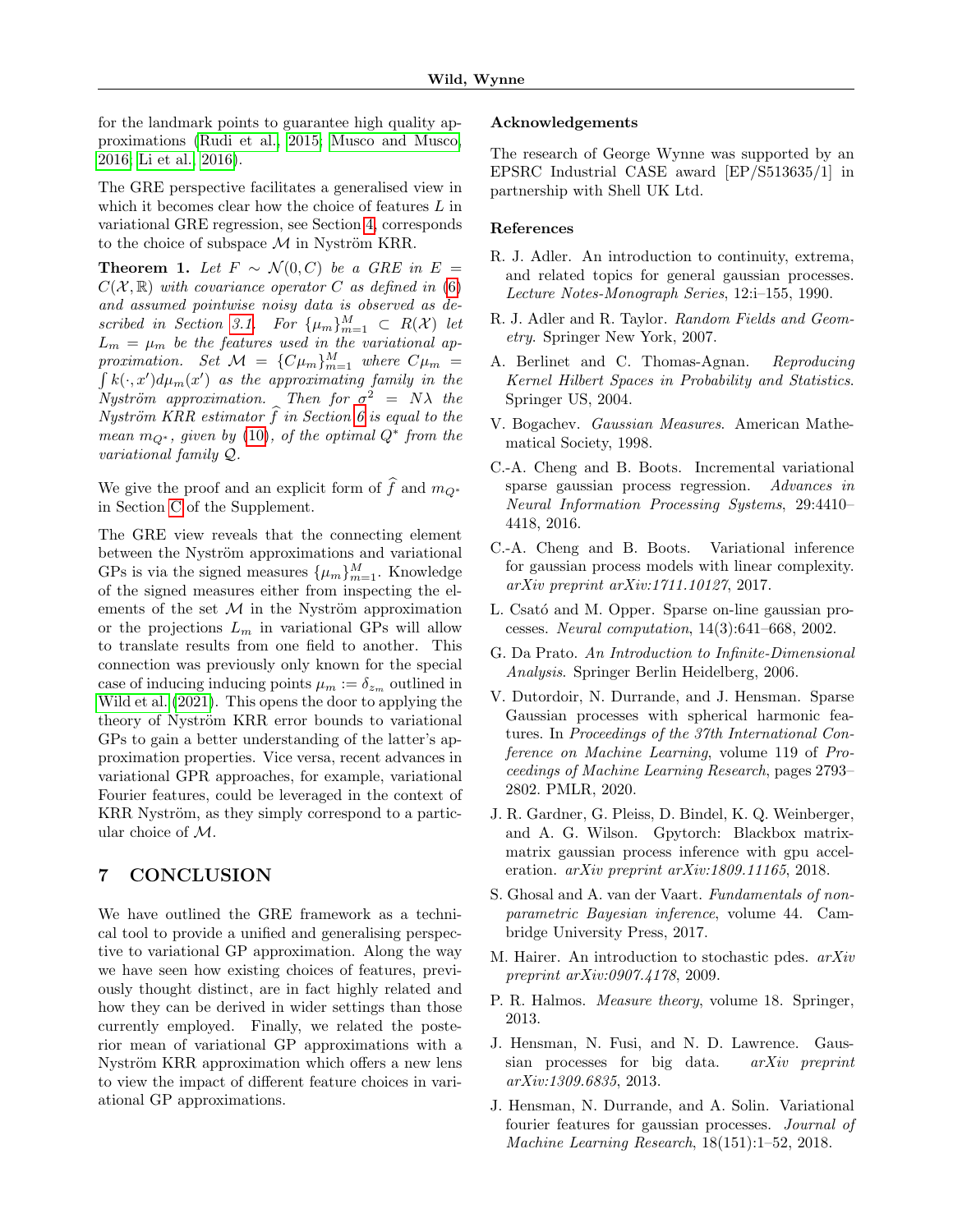- <span id="page-9-15"></span>O. Kallenberg and O. Kallenberg. Foundations of modern probability, volume 2. Springer, 1997.
- <span id="page-9-25"></span>M. Kanagawa, P. Hennig, D. Sejdinovic, and B. K. Sriperumbudur. Gaussian processes and kernel methods: A review on connections and equivalences. arXiv:1807.02582, 2018.
- <span id="page-9-17"></span>A. Klenke. Probability theory: a comprehensive course. Springer Science & Business Media, 2013.
- <span id="page-9-8"></span>M. Lázaro-Gredilla and A. R. Figueiras-Vidal. Interdomain gaussian processes for sparse inference using inducing features. In NIPS, volume 22, pages 1087– 1095. Citeseer, 2009.
- <span id="page-9-7"></span>F. Leibfried, V. Dutordoir, S. John, and N. Durrande. A tutorial on sparse gaussian processes and variational inference. arXiv preprint arXiv:2012.13962, 2020.
- <span id="page-9-9"></span>M. Lemercier, C. Salvi, T. Cass, E. V. Bonilla, T. Damoulas, and T. Lyons. Siggpde: Scaling sparse gaussian processes on sequential data. In International Conference on Machine Learning. PMLR, 2021.
- <span id="page-9-29"></span>C. Li, S. Jegelka, and S. Sra. Fast dpp sampling for nystrom with application to kernel methods. In International Conference on Machine Learning, pages 2061–2070. PMLR, 2016.
- <span id="page-9-11"></span>M. Lifshits. Lectures on Gaussian Processes. Springer Berlin Heidelberg, 2012.
- <span id="page-9-14"></span>M. N. Lukić and J. H. Beder. Stochastic processes with sample paths in reproducing kernel hilbert spaces. Transactions of the American Mathematical Society, 353(10):3945–3969, 2001.
- <span id="page-9-6"></span>A. G. d. G. Matthews, J. Hensman, R. Turner, and Z. Ghahramani. On sparse variational methods and the kullback-leibler divergence between stochastic processes. In Proceedings of the 19th International Conference on Artificial Intelligence and Statistics, volume 51 of Proceedings of Machine Learning Research, pages 231–239. PMLR, 2016.
- <span id="page-9-28"></span>C. Musco and C. Musco. Recursive sampling for the nystr $\mathcal{N}$  om method. arXiv preprint arXiv:1605.07583, 2016.
- <span id="page-9-20"></span>B. Øksendal. Stochastic Differential Equations. Springer Berlin Heidelberg, 2003.
- <span id="page-9-23"></span>E. Parzen. An approach to time series analysis. The Annals of Mathematical Statistics, pages 951–989, 1961.
- <span id="page-9-13"></span>B. S. Rajput. Gaussian measures on lp spaces,  $1 \leq p$  $\infty$ . Journal of Multivariate Analysis, 2(4):382–403, 1972.
- <span id="page-9-12"></span>B. S. Rajput and S. Cambanis. Gaussian processes and gaussian measures. The Annals of Mathematical Statistics, 43(6):1944–1952, 1972.
- <span id="page-9-18"></span>K. B. Rao and M. B. Rao. Theory of charges: a study of finitely additive measures. Academic Press, 1983.
- <span id="page-9-0"></span>C. E. Rasmussen and C. K. I. Williams. Gaussian Processes for Machine Learning. The MIT Press, 2005.
- <span id="page-9-19"></span>H. L. Royden and M. P. Fitzpatrick. Real Analysis - Fourth Edition. Pearson, 2010.
- <span id="page-9-27"></span>A. Rudi, R. Camoriano, and L. Rosasco. Less is more: Nyström computational regularization. In NIPS, pages 1657–1665, 2015.
- <span id="page-9-10"></span>H. Salimbeni, C.-A. Cheng, B. Boots, and M. Deisenroth. Orthogonally decoupled variational gaussian processes. arXiv preprint arXiv:1809.08820, 2018.
- <span id="page-9-1"></span>M. W. Seeger, C. K. Williams, and N. D. Lawrence. Fast forward selection to speed up sparse gaussian process regression. In International Workshop on Artificial Intelligence and Statistics, pages 254–261. PMLR, 2003.
- <span id="page-9-2"></span>E. Snelson and Z. Ghahramani. Sparse gaussian processes using pseudo-inputs. Advances in neural information processing systems, 18:1257, 2006.
- <span id="page-9-3"></span>E. Snelson and Z. Ghahramani. Local and global sparse gaussian process approximations. In Artificial Intelligence and Statistics, pages 524–531. PMLR, 2007.
- <span id="page-9-22"></span>I. Steinwart and A. Christmann. Support Vector Machines. Springer New York, 2008.
- <span id="page-9-21"></span>I. Steinwart and C. Scovel. Mercer's theorem on general domains: On the interaction between measures, kernels, and RKHSs. Constructive Approximation, 35(3):363–417, 2012.
- <span id="page-9-16"></span>A. M. Stuart. Inverse problems: A bayesian perspective. Acta Numerica, 19:451–559, 2010.
- <span id="page-9-4"></span>M. Titsias. Variational learning of inducing variables in sparse gaussian processes. In Artificial intelligence and statistics, pages 567–574. PMLR, 2009a.
- <span id="page-9-30"></span>M. K. Titsias. Variational model selection for sparse gaussian process regression. Report, University of Manchester, UK, 2009b.
- <span id="page-9-24"></span>G. Wahba. Spline models for observational data. SIAM, 1990.
- <span id="page-9-5"></span>K. Wang, G. Pleiss, J. Gardner, S. Tyree, K. Q. Weinberger, and A. G. Wilson. Exact gaussian processes on a million data points. Advances in Neural Information Processing Systems, 32:14648–14659, 2019.
- <span id="page-9-26"></span>V. Wild, M. Kanagawa, and D. Sejdinovic. Connections and equivalences between the nystr $\mathcal{C}$  om method and sparse variational gaussian processes. arXiv preprint arXiv:2106.01121, 2021.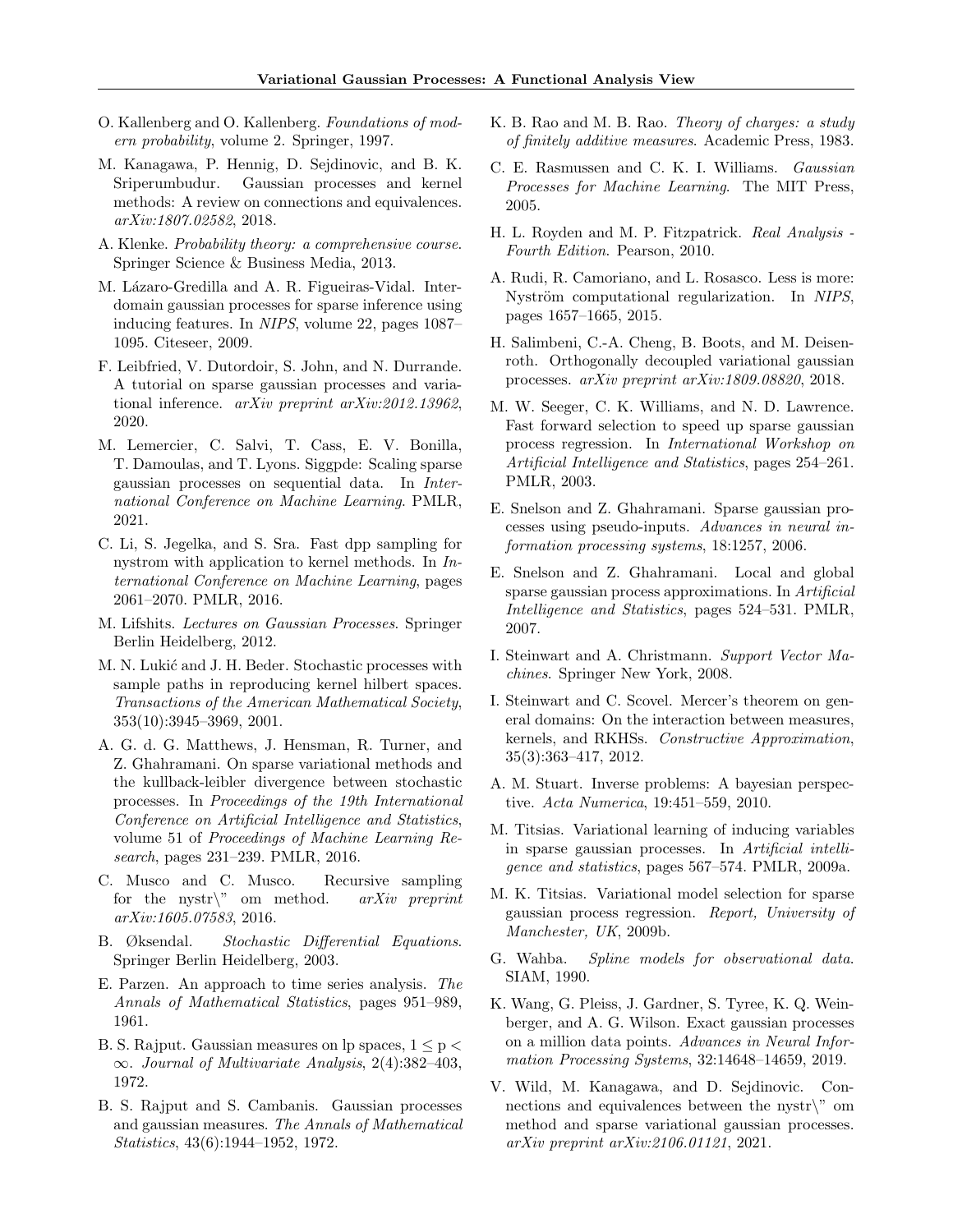<span id="page-10-0"></span>C. Williams and M. Seeger. Using the nyström method to speed up kernel machines. In Proceedings of the 14th annual conference on neural information processing systems, pages 682–688, 2001.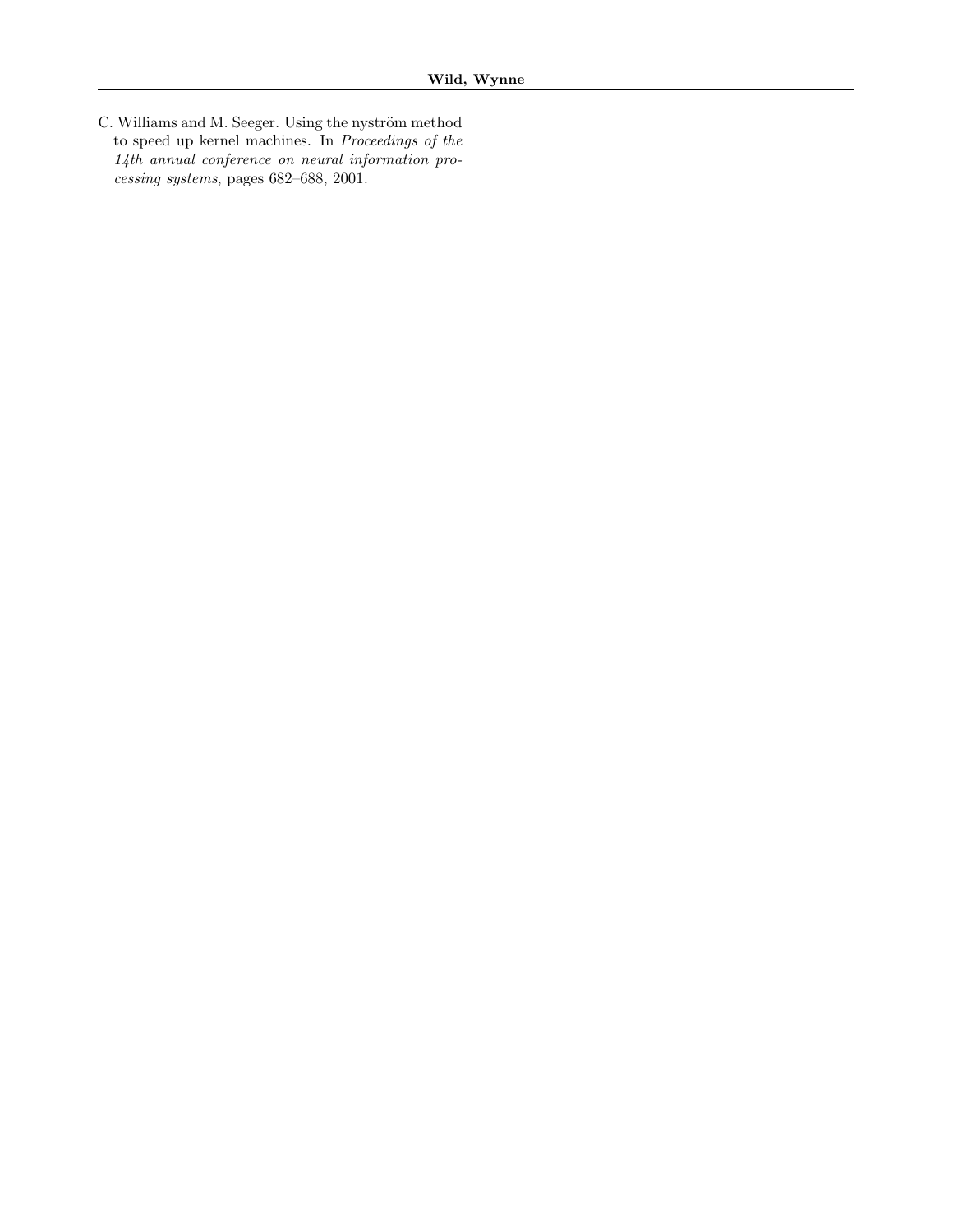# Supplementary Material: Variational Gaussian Processes: A Functional Analysis View

### <span id="page-11-0"></span>A Proofs of Section [3:](#page-2-4) Gaussian Random Element Regression

Recall that the posterior measure in Section [3](#page-2-4) satisfies  $P^{F|Y=y}(A) = \int_A$  $p(y|f)$  $\frac{q(y|f)}{p(y)}dP(f)$  for all  $A \in \mathcal{B}(E)$ . **Theorem 2.** 1. For any measurable  $h: E \to \mathbb{R}^S$ 

$$
P^{F|Y=y}(h^{-1}(B)) = \mathbb{P}(h(F) \in B|Y=y).
$$
\n(24)

2. The posterior measure  $P^{F|Y=y}$  is Gaussian with mean  $\tilde{m}$  satisfying

$$
(\tilde{m},T)_E = (m,T)_E + C_{TD}(C_{DD} + \sigma^2 I_N)^{-1} y,
$$
\n(25)

for any  $T \in E^*$  and posterior covariance operator  $\widetilde{C}: E^* \to E$  satisfying

$$
(\tilde{C}T, T')_E = (CT, T')_E - C_{TD}(C_{DD} + \sigma^2 I_N)^{-1} C_{DT'},
$$
\n(26)

for all  $T, T' \in E^*$ .

*Proof.* As  $P^{F|Y=Y}$  is a regular version of the conditional probability of  $F|Y=y$  it satisfies

$$
P^{F|Y=y}(A) = \mathbb{P}(F \in A|Y=y)
$$
\n<sup>(27)</sup>

for any fixed  $y \in \mathbb{R}^N$ ,  $A \in \mathcal{B}(E)$  [\(Klenke, 2013,](#page-9-17) Definition 8.28). Hence for  $A = h^{-1}(B)$  with  $h: E \to \mathbb{R}^S$ measurable and  $B \in \mathcal{B}(\mathbb{R}^N)$ 

$$
P^{F|Y=y}(h^{-1}(B)) = \mathbb{P}(F \in h^{-1}(B)|Y=y)
$$
\n(28)

<span id="page-11-1"></span>
$$
= \mathbb{P}(h(F) \in B|Y=y),\tag{29}
$$

where the last line is using  $\{\omega \in \Omega : F(\omega) \in h^{-1}(B)\} = \{\omega \in \Omega : h(F(\omega)) \in B\}$ , this proves the first statement.

For the second statement, we can use equation [\(29\)](#page-11-1) with the choice  $h = (T, T') : E \to \mathbb{R}^2$  for two arbitrary  $T, T' \in E^*$ . Recall that the random vector  $X \colon \Omega \to \mathbb{R}^N$  is Gaussian if and only if  $\alpha^{\top} X \colon \Omega \to \mathbb{R}$  is Gaussian for all  $\alpha \in \mathbb{R}^N$ . Using this we will show random vector  $V := ((F, T)_E, (F, T')_E, Y)$  in  $\mathbb{R}^{N+2}$  is Gaussian. Take any  $\alpha \in \mathbb{R}^{N+2}$  and set  $\varphi = \sum_{n=1}^{N} \alpha_n D_n + \alpha_{N+1} T + \alpha_{N+2} T' \in E^*$ , then

$$
\alpha^{\top}V = \sum_{n=1}^{N+2} \alpha_n V_n = (F, \sum_{n=1}^{N} \alpha_n D_n + \alpha_{N+1} T + \alpha_{N+2} T')_E + \sum_{n=1}^{N} \alpha_n \epsilon_n = (F, \varphi)_E + \sum_{n=1}^{N} \alpha_n \epsilon_n, \tag{30}
$$

is Gaussian for all  $\alpha \in \mathbb{R}^{N+2}$  as it is sum of two independent Gaussian distributions, therefore V is Gaussian. The mean  $\mu_V$  is given by

$$
\mathbb{E}[\alpha^{\top} V] = (m, \varphi)_E + 0 = \sum_{n=1}^{N} \alpha_n (m, D_n)_E + \alpha_{N+1} (m, T)_E + \alpha_{N+2} (m, T')_E =: \alpha^{\top} \mu_V,
$$
(31)

and by the characterising property of the covariance operator C we get the covariance matrix  $\Sigma_V$ 

$$
Cov[\alpha^{\top}V, \alpha^{\top}V] = (C\varphi, \varphi)_E + \sigma^2 \sum_{n=1}^{N} \alpha_n^2 = \alpha^{\top} \Sigma_V \alpha,
$$
\n(32)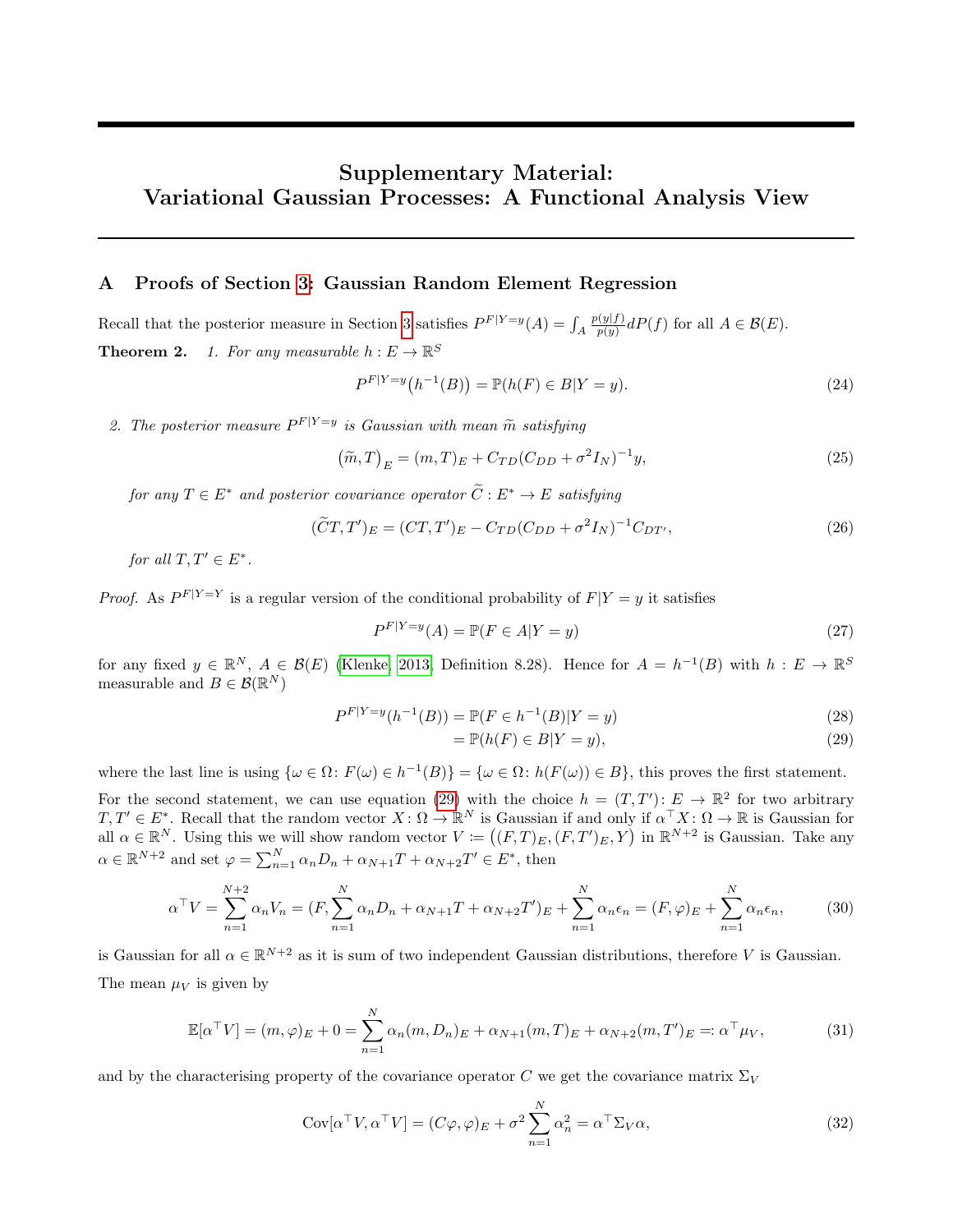where the covariance matrix  $\Sigma_V \in \mathbb{R}^{(N+2)\times(N+2)}$  is defined as

$$
\Sigma_V := \begin{bmatrix} (CT, T)_E & (CT, T')_E & C_{TD} \\ (CT', T)_E & (CT', T')_E & C_{T'D} \\ C_{DT} & C_{DT'} & C_{DD} + \sigma^2 I_N. \end{bmatrix}
$$
(33)

We have showed  $V \sim \mathcal{N}(\mu_V, \Sigma_V)$  and so using standard conditioning rules for multivariate Gaussians to condition on the last entry of V it is clear that  $h(F)|Y=y$  is Gaussian with the desired mean and covariance.  $\Box$ 

#### B Proofs of Section [4:](#page-3-1) Variational Inference for Gaussian Random Elements

Heavy use is made of the transformation rule for measures [\(Halmos, 2013,](#page-8-14) Theorem C). Let  $(E, \mathcal{B}_E, \mu)$  be a measure space and  $(W, \mathcal{B}_W)$  a measurable space. If  $\mathcal{T}: E \to W$  and  $\mathcal{G}: E \to [-\infty, \infty]$  are measurable, then

$$
\int (\mathcal{G} \circ \mathcal{T})(x) d\mu(x) = \int \mathcal{G}(t) d\mu^{\mathcal{T}}(t),
$$

where the left hand-side exists if and only if the right hand-side exists. Here again  $\mu^{\mathcal{T}}(\cdot) := \mu(\mathcal{T}^{-1}(\cdot))$  denotes the image measure of  $\mu$  induced by  $\mathcal{T}$ .

#### Measures in the variational family are Gaussian measures

Recall the definition of a measure in the variational family

$$
Q(A) := \int_A \left(\frac{dQ^L}{dP^L} \circ L\right) (f) dP(f)
$$

for all  $A \in \mathcal{B}(E)$  with  $Q^L = \mathcal{N}(\mu, \Sigma)$  and  $P^L = \mathcal{N}((m, L)_E, C_{LL})$ . **Theorem 3.** 1. For any  $A \in \mathcal{B}(E)$ 

<span id="page-12-1"></span><span id="page-12-0"></span>
$$
Q(A) = \int_{\mathbb{R}^M} \mathbb{P}(F \in A | U = u) dQ^L(u).
$$

2. The measure Q is a Gaussian measure with mean  $m_Q$  satisfying

$$
(m_Q, T)_E = (m, T)_E + C_{LL}^{-1} (\mu - (m, L)_E), \qquad (34)
$$

for all  $T \in E^*$  and covariance operator  $C_Q$  satisfying

$$
(C_{Q}T, T')_{E} = (CT, T')_{E} + C_{TL}C_{LL}^{-1}(\Sigma - C_{LL})C_{LL}^{-1}C_{LT'},
$$
\n(35)

for all  $T, T' \in E^*$ .

*Proof.* Firstly, it suffices to prove the statement for sets of the form  $A = T^{-1}(B)$ ,  $B \in \mathcal{B}(\mathbb{R})$ ,  $T \in E^*$ , as two measures on a Banach space coincide if and only if they coincide for all sets of this form.

We want to apply the transformation rule for measures. To this end set  $\mathcal{T} = (T, L) : E \to \mathbb{R}^{M+1}, \mathcal{T}(F) =$  $(T(F), L(F))$  and  $V = T(F)$  and  $\pi_L((x_1, \ldots, x_{M+1})) = (x_2, \ldots, x_{M+1})$  for  $x \in \mathbb{R}^{M+1}$ . Clearly,  $\{\omega \in$  $\Omega\colon T(F(\omega))\in B\}=\{\omega\in\Omega\colon \mathcal{T}(F(\omega))\in B\times\mathbb{R}^M\}$  and  $\pi_L\circ\mathcal{T}=L.$ 

From this we use the transformation rule

$$
Q(\lbrace T \in B \rbrace) = Q(\lbrace \mathcal{T} \in B \times \mathbb{R}^{M} \rbrace)
$$
  
= 
$$
\int_{\mathcal{T} \in B \times \mathbb{R}^{M}} \left( \frac{dQ^{L}}{dP^{L}} \circ L \right) (f) dP(f)
$$
  
= 
$$
\int_{\mathcal{T} \in B \times \mathbb{R}^{M}} \left( \frac{dQ^{L}}{dP^{L}} \circ \pi_{L} \circ \mathcal{T} \right) (f) dP(f)
$$
  
= 
$$
\int_{B \times \mathbb{R}^{M}} \frac{dQ^{L}}{dP^{L}} (u) dP^{\mathcal{T}} (u, v)
$$
  
= 
$$
\int_{B \times \mathbb{R}^{M}} \frac{q(u)}{p(u)} p(u, v) d(u, v),
$$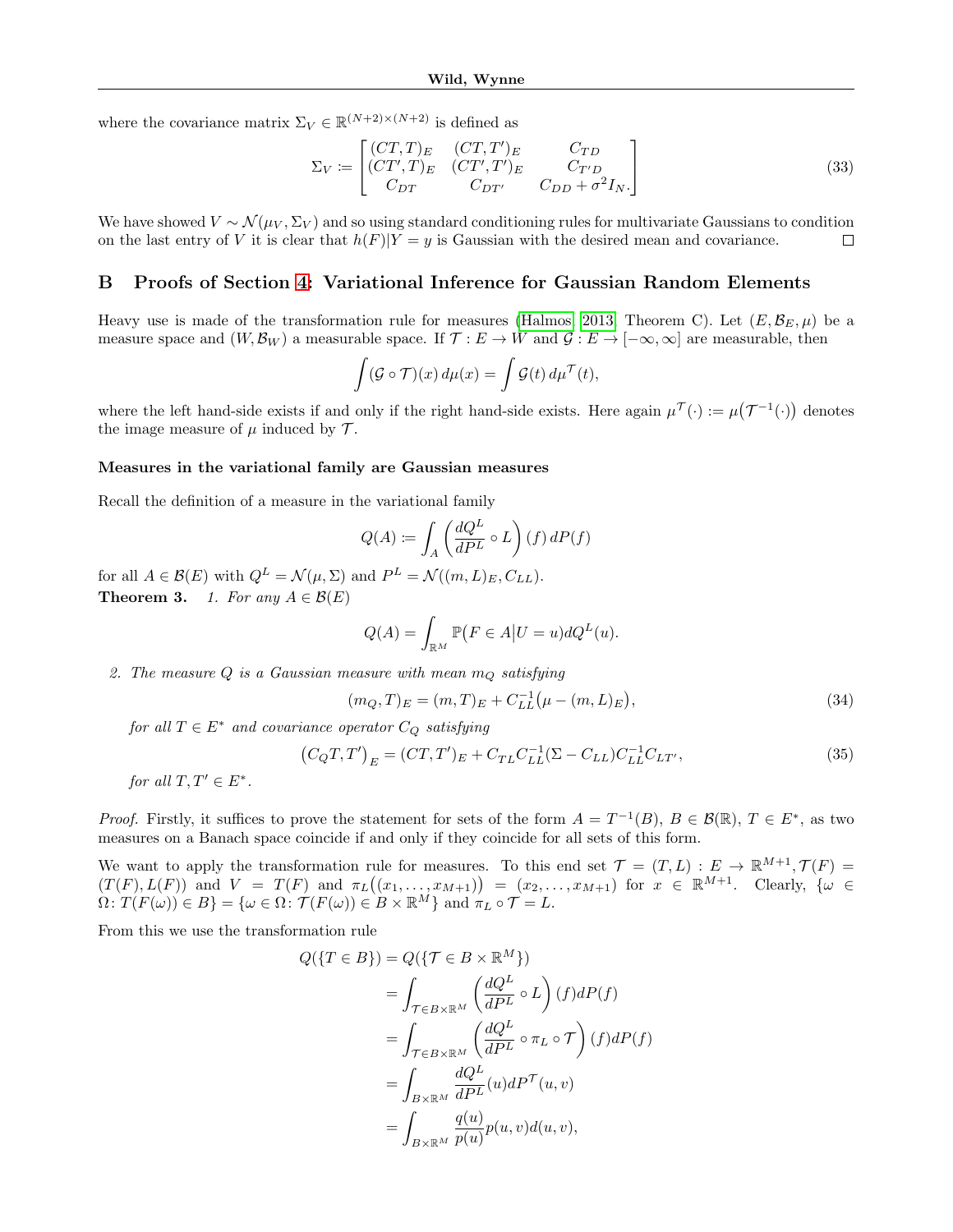where we denote by  $p(u)$  the probability density function (pdf) corresponding to  $P^L$ , by  $q(u)$  the pdf corresponding to  $Q^L$  and  $p(u, v)$  the joint pdf corresponding to  $P^{\mathcal{T}}$ . By  $p(u, v) = p(v|U = u)p(u)$  and an application of Fubini

<span id="page-13-0"></span>
$$
Q(\lbrace T \in B \rbrace) = \int_{\mathbb{R}^M} \Big( \int_B p(v|U=u)dv \Big) q(u)du
$$

$$
= \int_{\mathbb{R}^M} \mathbb{P}(V \in B|U=u) dQ^L(u), \tag{36}
$$

which proves the claim.

For the second statement we maintain the notation  $V = (F, T)_E$ . We need to show that [\(36\)](#page-13-0) is Gaussian for any choice of  $T \in E^*$ . It is well known that the conditional distribution  $V | U = u$  can be written as

$$
V|(U=u) \stackrel{\mathcal{D}}{=} (m,T)_E + C_{TL}C_{LL}^{-1}(u-(m,L)_E) + W =: h(u,W),
$$
\n(37)

where  $\stackrel{\mathcal{D}}{=}$  means equality in distribution and  $W \sim \mathcal{N}(0, (CT, T)_{E} - C_{TL}C_{LL}^{-1}C_{LT})$  independently of U.

Since h is linear in U, we know that  $h(U, W)$  is Gaussian for  $U \sim \mathcal{N}(\mu, \Sigma)$  and the mean and variance can easily be calculated as

$$
\mathbb{E}_{Q}[h(U, W)] = (m, T)_{E} + C_{TL}C_{LL}^{-1}(\mu - (m, L)_{E})
$$
\n(38)

$$
Cov_Q[h(U, W)] = (C_Q T, T)_E = (CT, T)_E + C_{TL}C_{LL}^{-1}(\Sigma - C_{LL})C_{LL}^{-1}C_{LT}.
$$
\n(39)

In other words  $Q^T$  is Gaussian for any  $T \in E^*$  and we conclude that Q is a Gaussian measure.

To deduce  $(C_qT, T')_E$  for two arbitrary elements  $T, T' \in E$  we reduce everything to the one-dimensional case. For  $\alpha, \beta \in \mathbb{R}$  let  $\varphi = \alpha T + \beta T'$  then since  $\varphi \in E^*$  and F is Gaussian

$$
(F, \varphi)_E = \alpha(F, T)_E + \beta(F, T')_E,
$$

is Gaussian. This proves, by definition, that  $(F, T)_E$  and  $(F, T')_E$  are jointly Gaussian under Q. The mean and variance of  $(F, \varphi)_E$ , can be calculated from [\(38\)](#page-13-1) and [\(39\)](#page-13-2). Using standard linear algebra

$$
Cov_Q[(F,T)_E,(F,T')_E] = (CT,T')_E + C_{TL}C_{LL}^{-1}(\Sigma - C_{LL})C_{LL}^{-1}C_{LT'}
$$

which shows  $C_Q$  is as described in [\(35\)](#page-12-0).

#### The Kullback-Leibler divergence is tractable

In this section we show that the Kullback-Leibler divergence between the variational measure Q and  $P^{F|Y=y}$ can be re-written in a convenient form. This is well-known for finite dimensional Gaussians and has been done for the process view in [Matthews et al. \(2016\)](#page-9-6) but we have not seen such a derivation for Gaussian measures in Banach spaces so we include it here for completeness.

First, recall the chain rule for Radon-Nikodym derivatives [\(Halmos, 2013,](#page-8-14) Chapter 32). Let  $\mu$ ,  $\nu$  and  $\eta$  be  $\sigma$ -finite measures on the same measure space. If  $\mu \ll \nu$  and  $\nu \ll \eta$ , then  $\mu \ll \eta$  with Radon-Nikodym derrivative given as

$$
\frac{d\mu}{d\eta}(f) = \frac{d\mu}{d\nu}(f)\frac{d\nu}{d\eta}(f)
$$

for  $\eta$ -almost every f.

Theorem 4. 1. The Kullback-Leibler divergence satisfies

$$
KL(Q, P^{F|Y=y}) = KL(Q, P) - \mathbb{E}_Q[\log p(y|F)] + \log p(y)
$$
  
=  $-\mathcal{L} + \log p(y)$ ,

for any  $y \in \mathbb{R}^N$ .

<span id="page-13-2"></span><span id="page-13-1"></span> $\Box$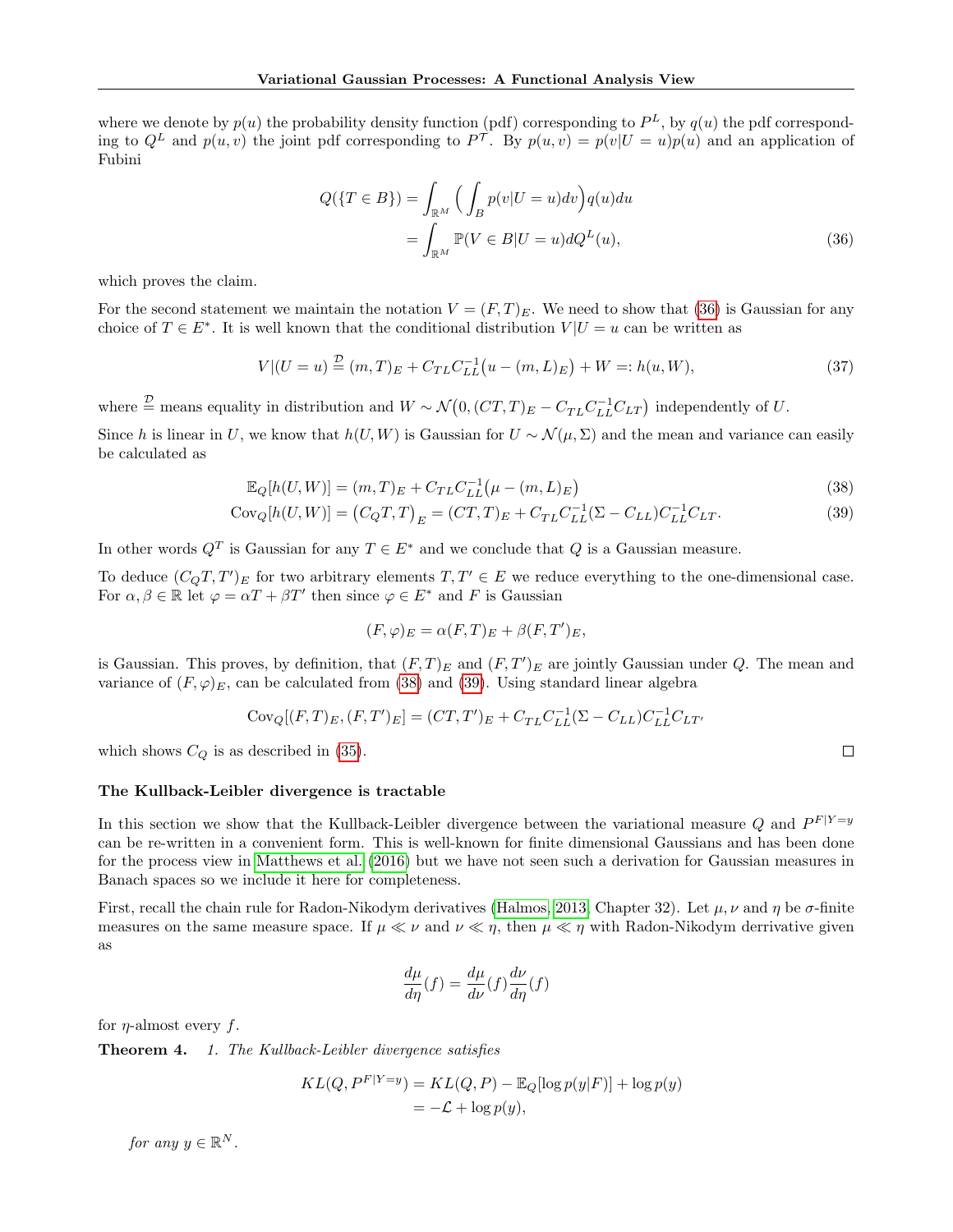2. The ELBO is tractable and given as

$$
\mathcal{L} = \sum_{n=1}^{N} \left( \log \mathcal{N}(y_n | (m, D_n)_E + C_{LL}^{-1} (\mu - (m, L)_E) C_{LD_n}, \sigma^2) \right)
$$
  

$$
- \frac{1}{2\sigma^2} \left( (CD_n, D_n)_E + C_{D_nL} C_{LL}^{-1} (\Sigma - C_{LL}) C_{LL}^{-1} C_{LD_n} \right)
$$
  

$$
- KL(\mathcal{N}(\mu, \Sigma), \mathcal{N}((F, m)_E, C_{LL}))
$$

3. If the prior mean is zero, then the optimal values used in the variational family Q for  $\mu$  and  $\Sigma$  are

<span id="page-14-0"></span>
$$
\mu^* = C_{LL} \left(\sigma^2 C_{LL} + C_{LD} C_{DL}\right)^{-1} C_{LD} y
$$

$$
\Sigma^* = C_{LL} \left(C_{LL} + \frac{1}{\sigma^2} C_{LD} C_{DL}\right)^{-1} C_{LL}
$$

which then leads to the optimal mean and covariance satisfying

$$
(m_{Q^*}, T)_E = C_{TL} (\sigma^2 C_{LL} + C_{LD} C_{DL})^{-1} C_{LD} y
$$
\n(40)

$$
(C_{Q^*}T, T')_E = (CT, T')_E - C_{TL}C_{LL}^{-1}C_{LT'} + C_{TL}(C_{LL} + \frac{1}{\sigma^2}C_{LD}C_{DL})^{-1})C_{LT'},
$$
(41)

for all  $T, T' \in E^*$ .

*Proof.* For the proof of the first statement, by Bayes theorem we know that  $P^{F|Y=y}$  is dominated by the prior P with  $\frac{dP^{F|Y=y}}{dP}(f) = \frac{p(y|F=f)}{p(y)}$  for any  $y \in \mathbb{R}^N$ . The reverse statement is also true, that P is dominated by  $P^{F}|=y$  for fixed  $y \in \mathbb{R}^N$ . This is a consequence of  $f \mapsto \frac{p(y|F=f)}{p(y)} > 0$  since then for any  $A \in \mathcal{B}(E)$  with  $P(A) > 0, P^{F|Y=y}(A) = \int_A$  $p(y|F = f)$  $p(y) \frac{p(y)}{p(y)} dP(f) > 0$ , which the contrapositive of P being dominated by  $P^{F|Y=y}$ . The Radon-Nikodym in this situation is given as  $\frac{p(y)}{p(y|F=f)}$ . Finally, by definition of Q it is dominated by P and  $\frac{dQ}{dP}(f) = \left(\frac{dQ^L}{dP^L} \circ L\right)(f)$  for any  $f \in E$ .

The chain-rule for Radon-Nikodym derivatives therefore tells us that Q is dominated by  $P^{F|Y=y}$  with

$$
\frac{dQ}{dP^F|Y=y}(f) = \frac{dQ}{dP}(f)\frac{dP}{dP^F|Y=y}(f) = \left(\frac{dQ^L}{dP^L} \circ L\right)(f)\frac{p(y)}{p(y|F=f)}.
$$

This lets us rewrite the KL divergence as

$$
KL(Q, P^{F|Y=y}) = \int_{E} \log \left( \frac{dQ}{dP^{F|Y=y}} \right) (f) dQ(f)
$$
  
= 
$$
\int_{E} \log \left( \left( \frac{dQ^{L}}{dP^{L}} \circ L \right) (f) \frac{p(y)}{p(y|F=f)} \right) dQ(f)
$$
  
= 
$$
\int_{E} \log \left( \left( \frac{dQ^{L}}{dP^{L}} \circ L \right) (f) \right) dQ(f) + \int_{E} \log \left( \frac{p(y)}{p(y|F=f)} \right) dQ(f)
$$
  
= 
$$
\int_{E} \log \left( \frac{dQ^{L}}{dP^{L}} (u) \right) dQ^{L}(u) - \int_{E} \log p(y|F=f) Q(f) + \log p(y)
$$
  
= 
$$
KL(Q^{L}, P^{L}) - \mathbb{E}_{Q} [\log p(y|F)] + \log p(y),
$$

which proves the first statement.

For the second statement, recall the ELBO is  $\mathcal{L} = -KL(Q^L, P^L) + \mathbb{E}_Q[log(y|F)]$ . The KL term is clear, since  $Q^L$  and  $P^L$  are both Gaussian measures with the required mean and covariance. We therefore investigate the log-likelihood term now. Note that  $Y_1, \ldots, Y_N$  are conditionally independent given  $F = f$ . The expected log-likelihood term therefore factorises as

$$
\mathbb{E}_Q[\log p(y|F = f)] = \sum_{n=1}^N \mathbb{E}_Q[\log p(y_n|F)].
$$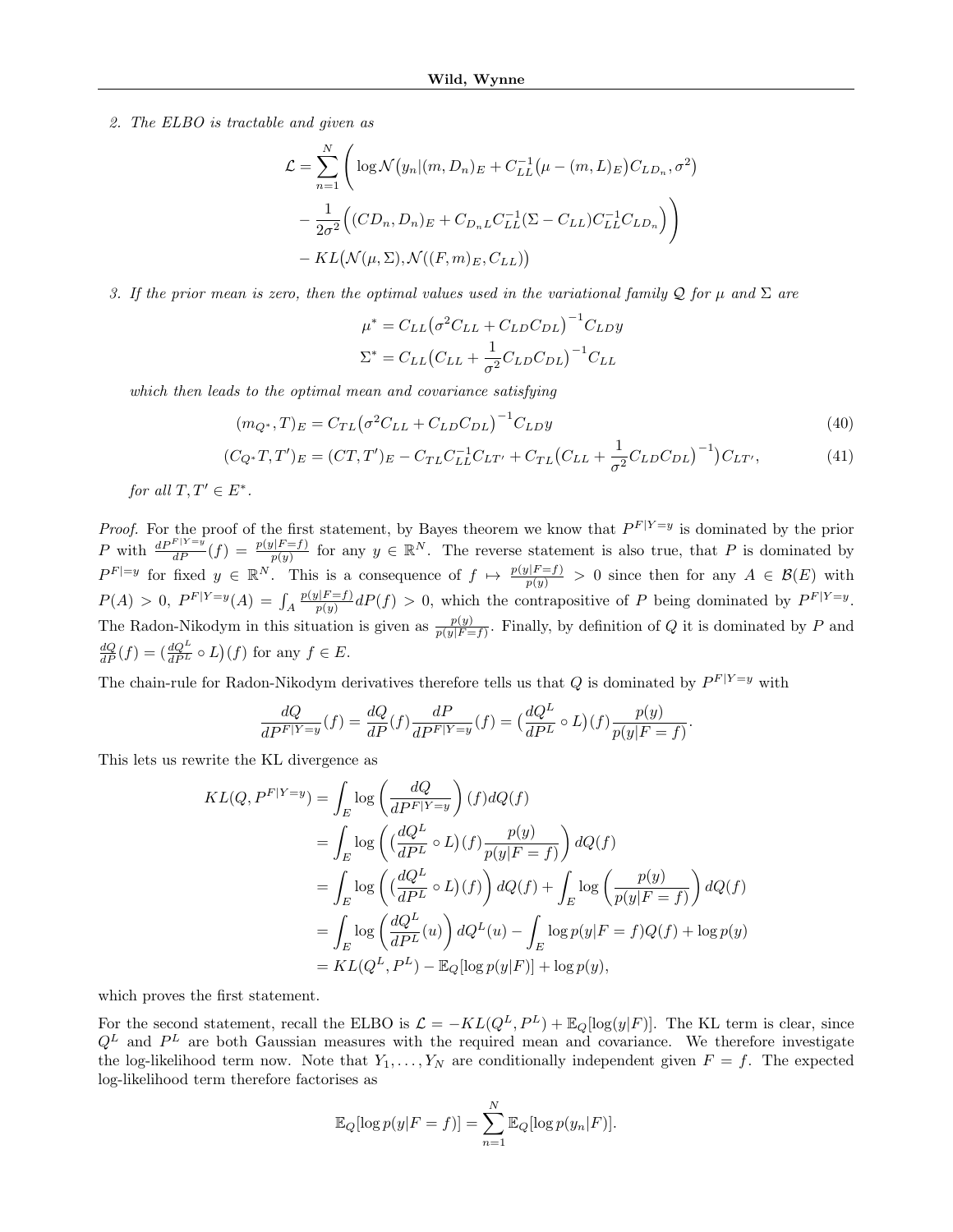Setting  $V = D_n(F) = (F, D_n)_E$  and noting that  $p(y_n|F = f)$  depends on F only through  $D_n$ , meaning  $p(y_n|F = f)$  $f) = p(y_n|V = D_n(f))$ , we see

$$
\mathbb{E}_Q[\log p(y_n|F)] = \int_E \log p(y_n|V = D_n(f)) dQ(f) = \int_E \log p(y_n|V = v) dQ^{D_n}(v).
$$

Note that  $Q^{D_n}$  is Gaussian with mean  $\mu_V := (m, D_n)_E + C_{LL}^{-1} (\mu - (m, L)_E) C_{LD_n}$  and variance  $\sigma_V^2 :=$  $(CD_n, D_n)_E + C_{D_nL}C_{LL}^{-1}(\Sigma - C_{LL})C_{LL}^{-1}C_{LD_n}$  as Q is a Gaussian measure. So using the parametric form of the pdf of a Gaussian

$$
\mathbb{E}_{Q}[\log p(y_{n}|F)] = \mathbb{E}_{Q}\big[-\frac{1}{2\sigma^{2}}(y_{n}-V)^{2} - \log(\sigma) - \frac{1}{2}\log(2\pi)\big] \n= \mathbb{E}_{Q}\big[-\frac{1}{2\sigma^{2}}(y_{n}-\mu_{V})^{2} - \log(\sigma) - \frac{1}{2}\log(2\pi) - \frac{1}{2\sigma^{2}}(\mu_{V}-V_{n})^{2}\big] \n= \log \mathcal{N}(y_{n}|\mu_{V}, \sigma^{2}) - \frac{1}{2\sigma^{2}}\mathbb{E}_{Q}\big[(\mu_{v}-V_{n})^{2}\big] \n= \log \mathcal{N}(y_{n}|\mu_{V}, \sigma^{2}) - \frac{1}{2\sigma^{2}}\sigma_{V}^{2},
$$

which proves the claim.

Finally, for the third statement, in Appendix A of [Titsias \(2009b\)](#page-9-30) the optimal form of  $\mu$  and  $\Sigma$  are given. Note that we have the same objective function as [Titsias \(2009b\)](#page-9-30) with the only difference that the kernel matrices  $k_{nm}$  and  $k_{mm}$  need to be replaced with the covariance matrices  $C_{LD}$  and  $C_{DD}$ . Plugging in the optimal form for  $\mu^*$  and  $\Sigma^*$  into [\(34\)](#page-12-1) and [\(35\)](#page-12-0) gives rise to  $m_{Q^*}$  and  $C_{Q^*}$ .  $\Box$ 

### <span id="page-15-0"></span>C Proof of Section [6:](#page-7-7) Connections between GRE Regression and KRR Nyström

**Theorem 5.** Let  $F \sim \mathcal{N}(0, C)$  be a GRE in  $E = C(\mathcal{X}, \mathbb{R})$  with covariance operator C as defined in [\(6\)](#page-3-2) and assumed pointwise noisy data is observed as described in Section [3.1.](#page-2-3) Let  $L_m = \mu_m$ , where  $\{\mu_m\}_{m=1}^M \subset R(\mathcal{X})$ be the features used in the variational approximation. Set  $\mathcal{M} = \{C\mu_m\}_{m=1}^M$  where  $C\mu_m = \int k(\cdot, x')d\mu_m(x')$  as the approximating family in the Nyström approximation. Then for  $\sigma^2 = N\lambda$  the Nyström KRR estimator  $\hat{f}$  in Section [6](#page-7-7) is equal to the mean  $m_{Q^*}$ , given by [\(40\)](#page-14-0), of the optimal  $Q^*$  from the variational family  $Q$ .

*Proof.* First of all note that  $M \subset H_k$ , the RKHS of k. For a proof see [\(Ghosal and van der Vaart, 2017,](#page-8-10) Lemma 11.4). This means that the structure of  $H_k$  can be leveraged to deduce  $\hat{f}$ . Specifically, as every  $f \in \mathcal{M}$  can be expressed as  $f = \sum_{m=1}^{M} \alpha_m C \mu_m$  for some  $\alpha \in \mathbb{R}^M$  we can solve the finite dimensional optimisation problem

$$
J(\alpha) := \frac{1}{N} \sum_{n=1}^{N} (y_n - \sum_{m=1}^{M} \alpha_m C \mu_m(x_n))^2 + \lambda || \sum_{m=1}^{M} \alpha_m C \mu_m ||_k^2,
$$

in  $\alpha \in \mathbb{R}^M$  to find the KRR Nyström estimator. Expanding  $J(\alpha)$ 

$$
J(\alpha) = \frac{1}{N} \sum_{n=1}^{N} y_n^2 - 2 \frac{1}{N} \sum_{n=1}^{N} \sum_{m=1}^{M} y_n \alpha_m g_m(x_n) + \frac{1}{N} \sum_{n=1}^{N} \sum_{m,m'=1}^{M} \alpha_m \alpha_{m'} C \mu_m(x_n) C \mu_{m'}(x_n)
$$
  
+ 
$$
\lambda \sum_{m,m'=1}^{M} \alpha_m \alpha_{m'} \langle C \mu_m, C \mu_{m'} \rangle_k
$$
  
= 
$$
\frac{1}{N} y^\top y - 2 \frac{1}{N} y^\top K_{X \mathcal{M}} \alpha + \frac{1}{N} \alpha^\top K_{\mathcal{M}} K_{X \mathcal{M}} \alpha + \lambda \alpha^\top K_{\mathcal{M} \mathcal{M}} \alpha,
$$

where  $(K_{\mathcal{M}X})_{mn} = C\mu_m(x)$  and  $(K_{\mathcal{M}\mathcal{M}})_{mm'} = \langle C\mu_m, C\mu_{m'}\rangle_{H_k}$  for  $n = 1, \ldots, N$  and  $m, m' = 1, \ldots, M$ . Standard rules for differentiation give

$$
J'(\alpha) = -\frac{2}{N}K_{X\mathcal{M}}y + \frac{2}{N}K_{X\mathcal{M}}K_{\mathcal{M}X}\alpha + 2\lambda K_{\mathcal{M}\mathcal{M}}\alpha
$$

$$
J''(\alpha) = \frac{2}{N}K_{X\mathcal{M}}K_{\mathcal{M}X} + 2\lambda K_{\mathcal{M}\mathcal{M}}.
$$